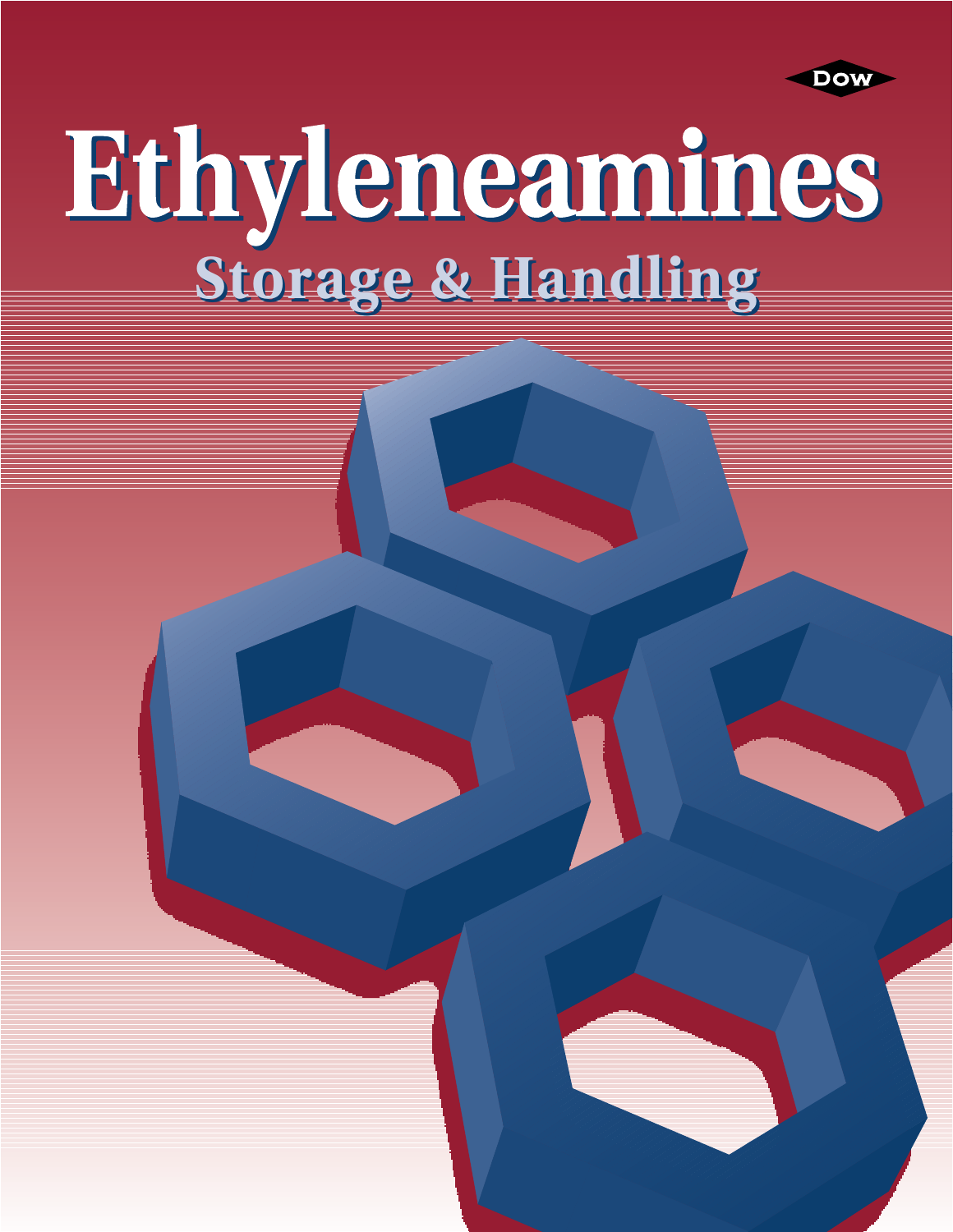# **Contents**

| Introduction                             | $\overline{c}$ |
|------------------------------------------|----------------|
| <b>Product Characteristics</b>           | $\overline{4}$ |
| <b>Occupational Health</b>               | $\overline{4}$ |
| Reactivity                               | $\overline{4}$ |
| <b>Carbamate Formation</b>               | 5              |
| <b>Hydrate Formation</b>                 | 5              |
| Oxidation                                | 5              |
| <b>Liquid Thermal Stability</b>          | 6              |
| <b>Materials of Construction</b>         | $\overline{7}$ |
| <b>Pure Ethyleneamines</b>               | $\overline{7}$ |
| <b>Aqueous Ethyleneamines</b>            | 11             |
| <b>Gaskets and Elastomers</b>            | 12             |
| <b>Transfer Hose</b>                     | 12             |
| <b>Preparation for Service</b>           | 13             |
| <b>Thermal Insulation Materials</b>      | 14             |
| <b>Typical Storage and Piping System</b> | 17             |
| <b>Vent Scrubbers</b>                    | 17             |
| <b>Tank and Line Heating</b>             | 17             |
| Drum Thawing                             | 21             |
| <b>Product Sampling</b>                  | 22             |
| <b>Special Considerations</b>            | 23             |
| <b>Product Unloading</b>                 | 26             |
| <b>Unloading System</b>                  | 26             |
| <b>Shipping Vessel Descriptions</b>      | 28             |
| <b>General Unloading Procedures</b>      | 29             |
| <b>Product Handling</b>                  | 31             |
| Personal Protective Equipment            | 31             |
| <b>Industrial Hygiene Air Monitoring</b> | 31             |
| Firefighting                             | 32             |
| <b>Equipment Cleanup</b>                 | 32             |
| <b>Environmental Considerations</b>      | 33             |
| <b>Product Safety</b>                    | 34             |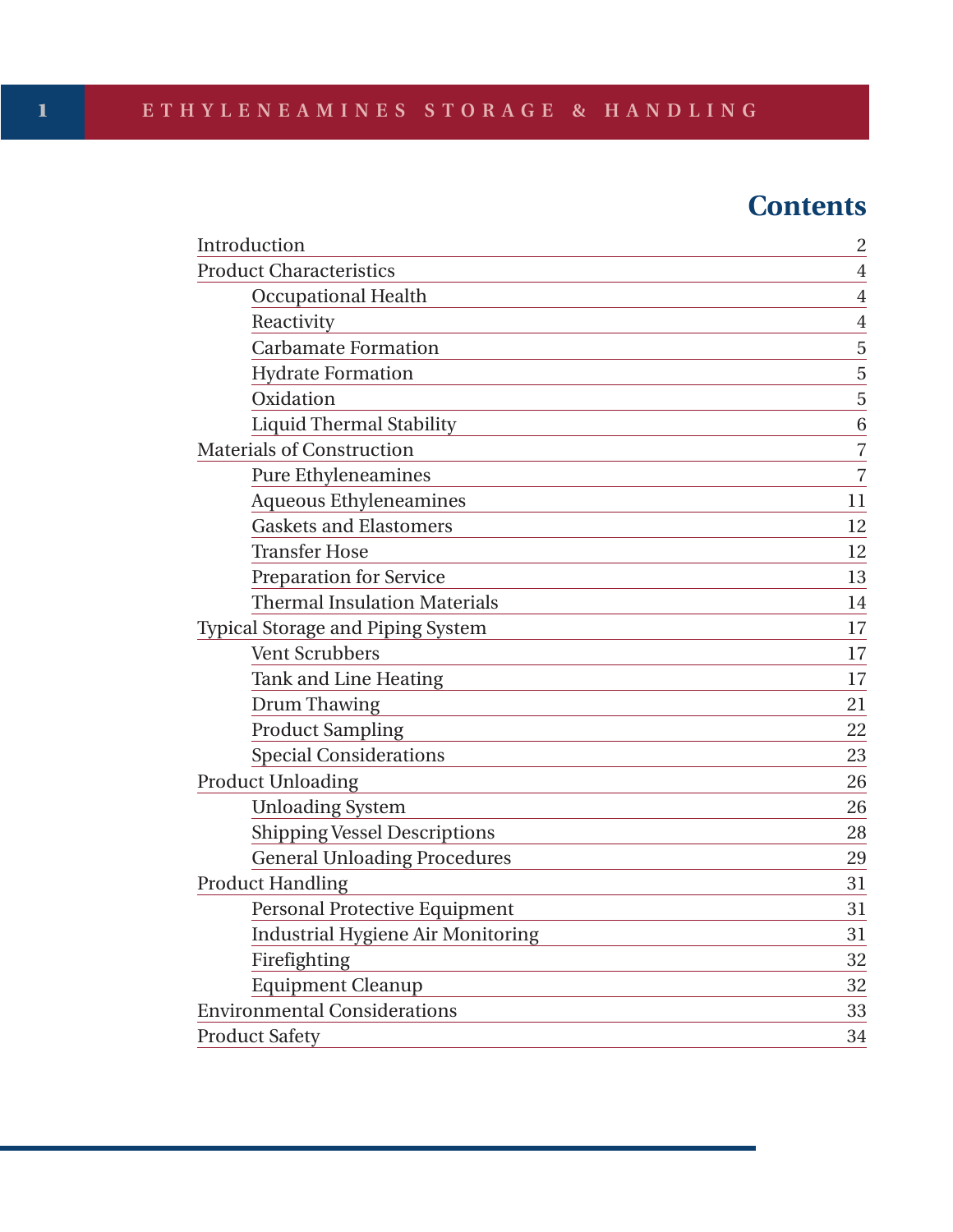# **Ethyleneamines ... Storage & Handling**

The Dow Chemical Company manufactures ethyleneamines for a wide variety of end uses. Proper storage and handling will help maintain the high quality of these products as they are delivered to you. This will enhance your ability to use these products safely in your processes and maximize performance in your finished products.

Ethyleneamines are reactive with a variety of other chemicals, making them unique intermediates for a broad range of applications. As a group, they are slightly-tomoderately viscous, water-soluble liquids with a mild-to-strong ammoniacal odor. In their pure, as-delivered state, these materials are chemically stable and are not corrosive to the proper containers.

Ethyleneamines require substantial care in handling. Skin or eye contact can result in chemical burns. Breathing a vapor can result in irritation to the nose or throat. Some individuals may experience sensitivity reactions to ethyleneamines, resulting in skin rashes or asthma-like symptoms. Once sensitized, these individuals may experience these reactions on exposure to even very low concentrations.

Handling ethyleneamine products is complicated by their tendency to react with many other chemicals. They will react with carbon dioxide in the air to form solid carbamates that may clog vent units. Moreover, ethyleneamines can be very corrosive to certain metals and elastomers. Some ethyleneamines form hydrates with water that are viscous liquids or solids, and some ethyleneamines can freeze at ambient temperatures.

This booklet is intended to provide you with the data needed to establish safe storage and handling systems while maintaining product quality. You should refer to our Material Safety Data Sheets for more specific health and safety information concerning the ethyleneamine products of interest. Material Safety Data Sheets are updated as new information becomes available.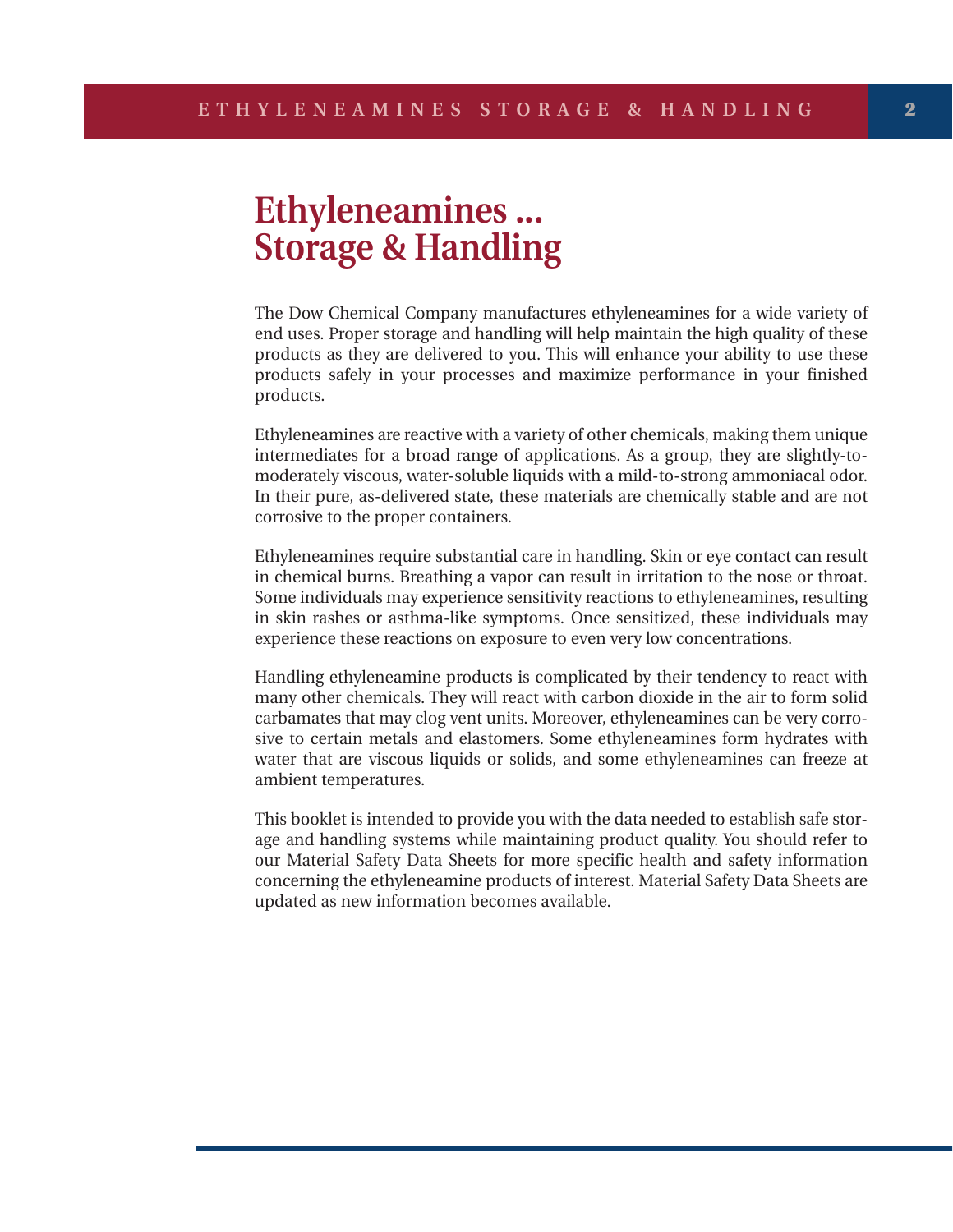| <b>EDA</b>                | Ethylenediamine                                 | $H_2NCH_2CH_2NH_2$                                                                               |
|---------------------------|-------------------------------------------------|--------------------------------------------------------------------------------------------------|
| PIP <sup>1</sup>          | Piperazine                                      | $HN(CH_2CH_2)_2NH$                                                                               |
| <b>DETA</b>               | Diethylenetriamine                              | $H_2NCH_2CH_2NHCH_2CH_2NH_2$                                                                     |
| AEP <sup>2</sup>          | Aminoethylpiperazine                            | $H_2NCH_2CH_2N(CH_2CH_2)_2NH$                                                                    |
| HEP <sup>3</sup>          | Hydroxyethylpiperazine                          | $HOCH2CH2N(CH2CH2)2NH$                                                                           |
| <b>AEEA</b>               | Aminoethylethanolamine                          | HOCH <sub>2</sub> CH <sub>2</sub> NHCH <sub>2</sub> CH <sub>2</sub> NH <sub>2</sub>              |
| <b>TETA</b>               | Triethylenetetramine                            | $H_2N(CH_2CH_2NH)_2CH_2CH_2NH_2$                                                                 |
| <b>TEPA</b>               | Tetraethylenepentamine                          | $H_2N(CH_2CH_2NH)_3CH_2CH_2NH_2$                                                                 |
| <b>PEHA</b><br><b>HPA</b> | Pentaethylenehexamine<br><b>Heavy Polyamine</b> | $H_2N(CH_2CH_2NH)_4CH_2CH_2NH_2$<br>$H_2N(CH_2CH_2NH)_nCH_2CH_2NH_2$<br>$(n = primarily 3 to 7)$ |

# $\triangleright$  Throughout this document, the following abbreviations will be used:



The TETA, TEPA, PEHA, and HPA molecular formulas shown above are for the linear component. Commercial product is sold as a mixture of linear, branched and cyclic molecules. HPA is a mixture of higher molecular weight ethyleneamines. PIP is sold as an aqueous solution and as an anhydrous flaked product. HEP is sold as an aqueous mixture of PIP, HEP, and dihydroxyethylpiperazine.

Physical property data, a summary of common chemical reactions, and typical applications are available from your Dow representative.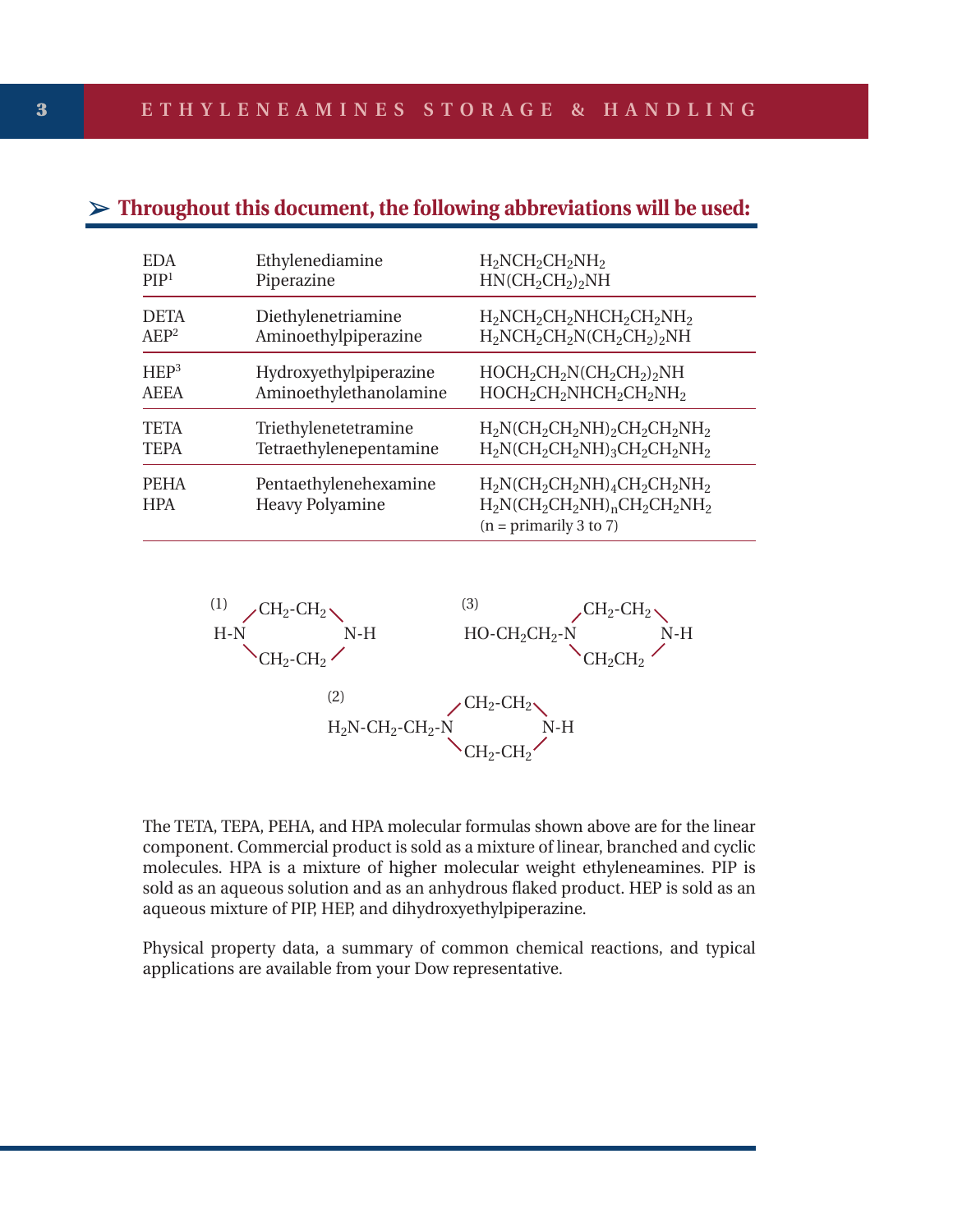# **Product Characteristics**

This section highlights some general concerns in the typical industrial handling of the ethyleneamine product family. Specific detailed safety information is contained in the Material Safety Data Sheet provided for each product.

## **Occupational Health**

Exposure to ethyleneamine vapor or liquid can cause sensitization in some individuals. This may be manifested as a skin rash or asthma-

like breathing problems by individuals who are unusually sensitive. Our experience has been that symptoms cease when affected individuals are removed from exposure to ethyleneamines. Since it is unclear how low the exposure level must be to ensure that no individual is adversely affected, facilities must be designed to minimize personnel exposure to these products. Spills must be prevented and cleaned up promptly should they occur. Equipment located indoors should be vented to a safe location. Workplace ventilation must be very good.

Heavy ethyleneamines have low vapor pressures at ambient temperatures, which reduce the risk of employee contact with amine vapors. However, these products are often handled at elevated temperatures to improve flow characteristics and ease flow operations, and, hence, vapor contact may result in exposure similar to that of lighter ethyleneamines. Furthermore, elevated temperatures may evolve trace concentrations of lighter ethyleneamines contained in the heavier products.

Respiratory protection, such as a fresh-air-supplied, full-face mask, should be used if exposure to ethyleneamine vapor may occur. The use of non-porous gloves is essential to reduce incidental skin contact to ethyleneamines. Contaminated gloves and other clothing must not be carried into office buildings or eating areas and must be disposed of properly. Contaminated work clothes must not be taken home. If they are reusable, they should be laundered separately and stored separately from street clothing.

#### **Reactivity**

Ethyleneamines react with many other chemicals, sometimes rapidly and usually exothermically. We recommend dedicated processing

equipment for all ethyleneamine operations. Storage tanks should be segregated from other materials in separate dike enclosures. Opportunities for cross contamination, such as multiple product hose switching stations, should be avoided. Contact with acids, organic halides, and oxidizing agents can result in particularly vigorous reactions. The Material Safety Data Sheet for each product includes information on specific reactivity hazards.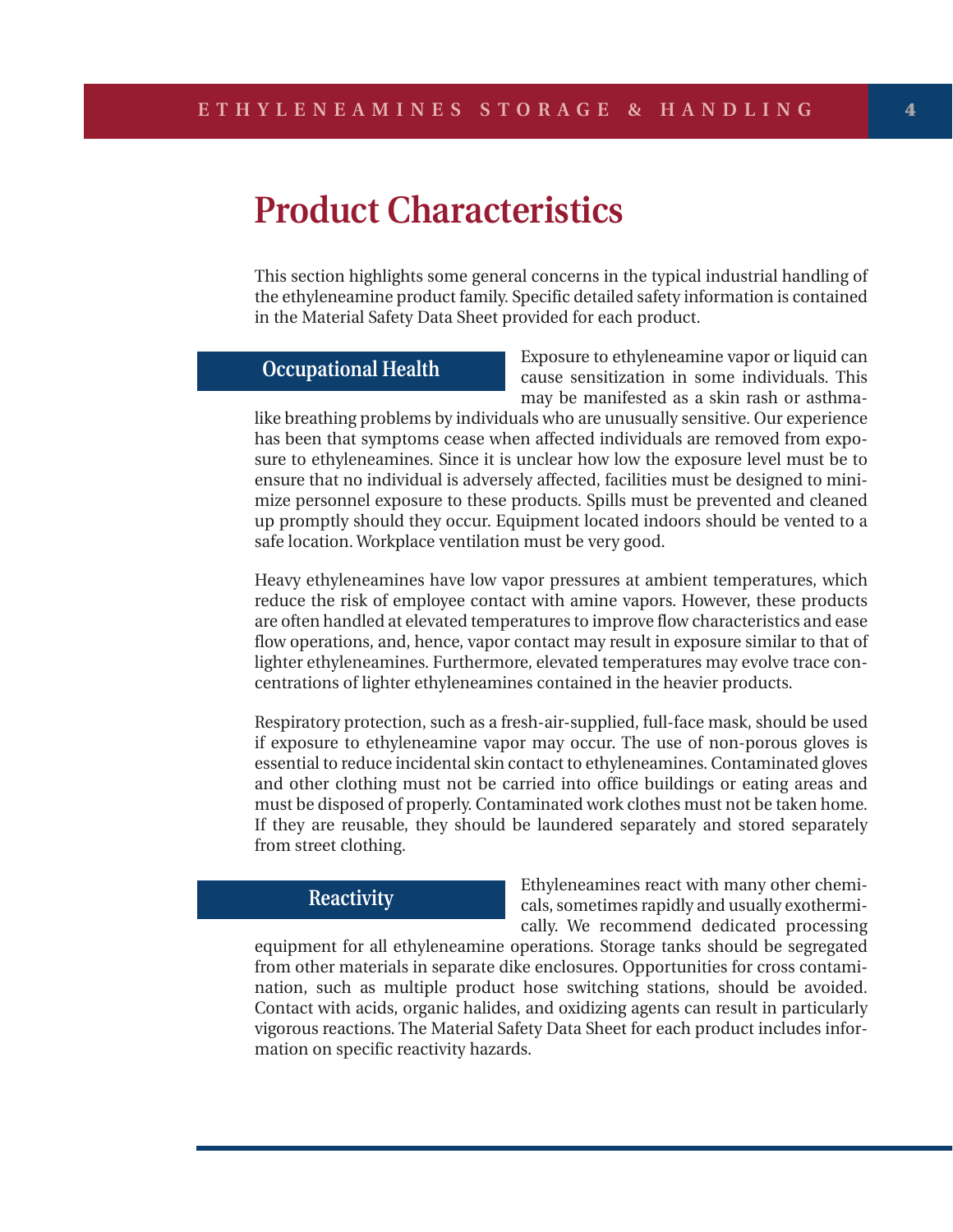#### **Carbamate Formation**

Ethyleneamines do not polymerize with themselves under normal processing conditions. However, exposure to air can result in the

formation of solid amine carbamic acid salts and/or amine carbonates from the reaction with atmospheric carbon dioxide. These solids are commonly referred to as ethyleneamine carbamates and are especially of concern when the solids plug vent lines or foul pressure relief devices. Also, product quality and performance in the customer's application may be affected. Using nitrogen blankets on storage tanks is the best prevention.

## **Hydrate Formation**

Ethyleneamines are soluble in water. However, in the range of 20 to 80 weight percent water, hydrates may form. The reaction of water with

the ethyleneamine is exothermic, which will initially reduce the mixture viscosity; however, after cooling, the mixture thickens beyond the viscosity of the anhydrous ethyleneamine. The solution continues to thicken on standing as the water and amine completely react to the amine hydrate and, after standing for several hours, an extremely thick gel may result. With 10 to 35 weight percent water, TETA and other ethyleneamines can form solid hydrates that have melting points around 50°C.

Hydrates can be a significant nuisance in handling. In most cases, the increased viscosity of the hydrate makes pumping difficult or impossible. Hydrates can plug processing equipment, vent lines, and safety devices. If water and TETA are handled together, the hazards presented by the frozen hydrate must be evaluated and appropriate equipment protection must be included in the process design. Hydrate problems are usually avoided by insulating and heat-tracing equipment to maintain a temperature of at least 50°C. Water cleanup of ethyleneamine equipment can result in hydrate problems, even in areas where routine anhydrous processing is hydrate-free. Warm water cleanup can reduce the extent of the problem.

#### **Oxidation**

Ethyleneamines in the liquid phase will slowly react with atmospheric oxygen at ambient temperatures. This reaction may introduce

color to the product, and the rate is accelerated at the elevated temperatures typically found in amine storage to avoid freezing and reduce product viscosity. A nitrogen blanket on tanks will prevent degradation of the product during storage. The following section emphasizes that very thin, high-surface-area ethyleneamine liquid films exposed to air can oxidize very rapidly.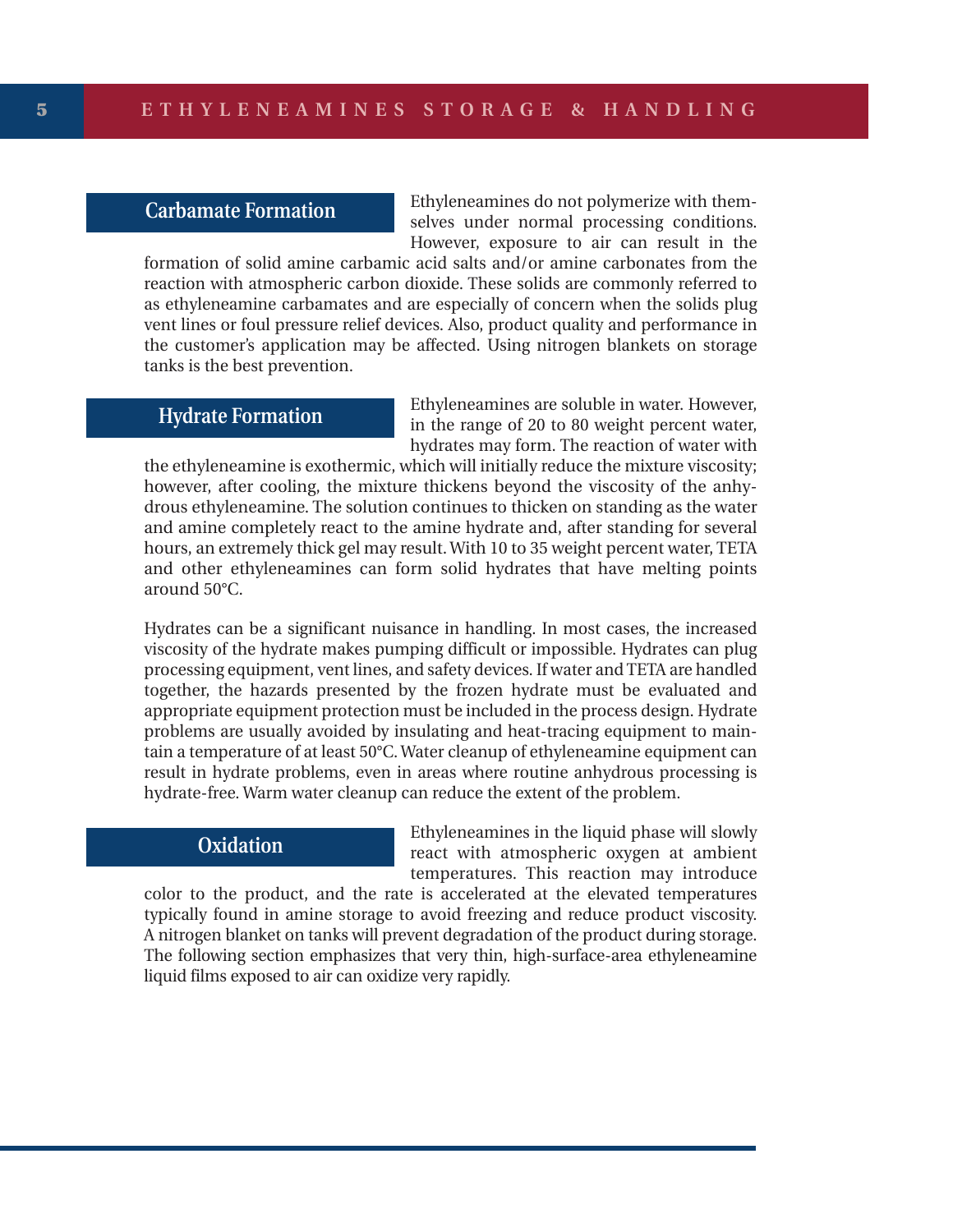## **Liquid Thermal Stability**

As commercially pure materials, ethyleneamines exhibit good temperature stability. Above 180°C, some product breakdown may be

observed in the form of ammonia odors and the formation of lower and higher molecular weight species. This degradation increases in rate as the temperature is raised. Laboratory measurements in an accelerating rate calorimeter show the degradation becomes a self-sustaining exothermic reaction at temperatures as low as 275°C. Allowing the product to exceed the self-sustaining reaction temperature can cause rapidly accelerating thermal decomposition. Processes should be designed to operate well below this threshold, even during upset or abnormal conditions.

Contaminants can lower the onset of rapid exothermic thermal decomposition. For example, relatively low concentration (five weight percent or less) of mineral acids can substantially reduce the decomposition temperature of ethyleneamines. Caustic, alkali metals, or mineral acids will substantially reduce these temperatures for ethyleneamines containing hydroxyl groups (AEEA and HEP). Since other contaminants may have similar effects on ethyleneamines, testing for thermal stability is suggested whenever ethyleneamines are mixed with other materials.

Like many other combustible liquids, self-heating of ethyleneamines may occur by slow oxidation in absorbent or high surface-area media; e.g., dumped filter cake, equipment thermal insulation, spill absorbents, and metal wire mesh (such as that used in vapor mist eliminators). In some cases, this may lead to spontaneous combustion, and either smoldering or a flame may be observed. To avoid this situation, any of these media contaminated with ethyleneamine should be washed with water to remove the ethyleneamine or be thoroughly wetted with water and then disposed of in closed, water-filled containers, consistent with local and Federal regulations.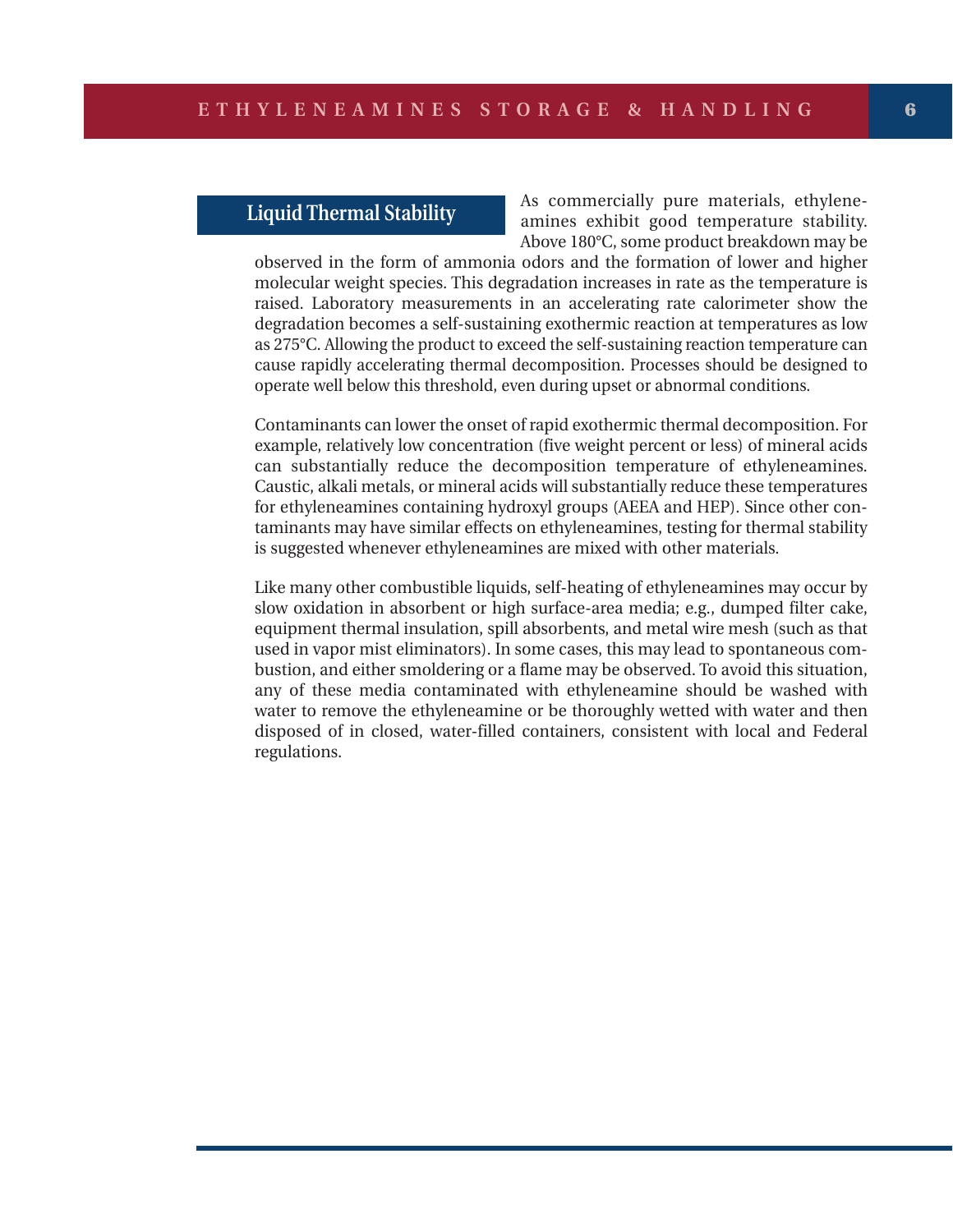# **Materials of Construction**

Proper selection of materials of construction for ethyleneamine service is essential to ensure the integrity of the handling system and to maintain product quality. Both aspects must be taken into account when selecting the most economical materials of construction.

# **Pure Ethyleneamines**

Table 1 summarizes our recommendations for pure ethyleneamine service. As shown in the table, galvanized steel, copper and copper-

bearing alloys are unacceptable for all ethyleneamine service. Special care should be taken when selecting such items as pumps and valves to ensure that no copper alloys (e.g., brass or bronze) are used in bearings or other internal components that may come in contact with the product.

Carbon steel is not recommended for EDA and AEEA storage tanks. Corrosion is not extreme (less than 0.01 in/yr), but the products will discolor very badly. DETA is less affected by carbon steel, but will still experience some discoloration and iron pickup. Three hundred (300) series stainless steel is recommended for storage tanks for these three products. Aluminum exhibits modest (0.003 to 0.004 in/yr) corrosion rates in AEEA and DETA service at typical storage conditions. This will not normally cause a noticeable product quality loss, but this corrosion rate is a little higher than is normally accepted for aluminum storage tanks.

The product quality of other ethyleneamines can be degraded by the interaction of the storage tank material of construction and the storage conditions, especially at elevated storage temperatures and in the absence of a nitrogen blanket. Modest storage temperatures (less than 60°C) and nitrogen blankets will allow the use of carbon steel for nonaqueous AEP, TETA, TEPA, PEHA, and HPA without noticeable impact on product quality. However, if air is introduced into the tank vapor space or if water is added to the product, then some degree of iron contamination and discoloration is likely, as noted in Table 1. Carbon steel should be considered only for dedicated product service since system cleanup for product changes makes it likely that air and moisture will come into contact with the product and the cleanup process may destroy the protective film on the tank surface. Stainless steel is usually used for non-dedicated storage.

Carbon steel transfer lines or agitated equipment will suffer enhanced corrosion because of the erosion of the passive film by the product velocity. The higher corrosion rates for carbon steel in EDA and AEEA service cause this material to be unacceptable for transfer lines. For other pure ethyleneamines, carbon steel will not corrode at unacceptable rates from a mechanical strength/service life stand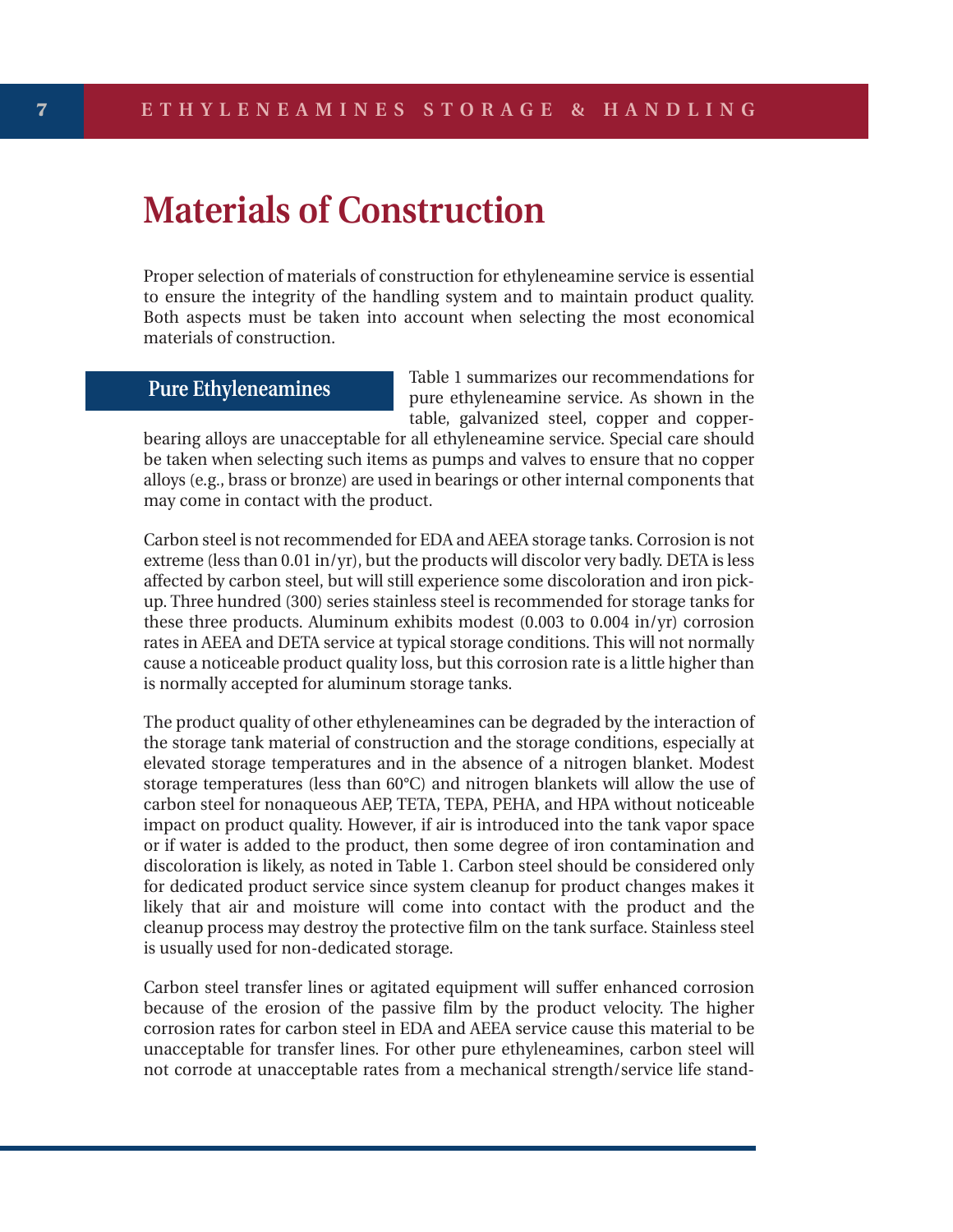point, but product quality will suffer from iron contamination. Three hundred (300) series stainless steel should be used for transfer lines. Three hundred sixteen (316) stainless steel should be specified for tank heating coils.

**Do not use aluminum lines in EDA, AEP, AEEA, or DETA service since the passive film is rapidly eroded, causing potentially severe corrosion and product discoloration.** Aluminum is acceptable for piping for the other non-aqueous ethyleneamines; however, fabrication difficulties often make it economically unattractive compared to 300 series stainless steel.

Where 300 series stainless steel is selected for ethyleneamine service, low-carbon grades (i.e., 304L or 316L) are preferable for welded equipment. Often in higher carbon stainless steels, the heat-affected zone near the weld is not as resistant to subsequent corrosion as the base metal. This can lead to a rusty appearance and discoloration of the ethyleneamine product due to iron pickup. In an extreme case, eventual failure, resulting from accelerated corrosion of the metal near the weld, may occur.

Common non-aqueous ethyleneamine blends include mixtures of DETA, TETA, TEPA, PEHA, and HPA to provide the appropriate combination of amine number, volatility, reactivity, viscosity, and other physical properties. Materials of construction should be selected to be suitable for the worst-case component. For example, materials for use in DETA/HPA blend service would be governed by DETA since that component has the more stringent requirements.

Nonmetallic equipment is not normally used for ethyleneamine service. Glassreinforced polyester may be attacked chemically. Ethyleneamines will permeate polyethylene and polypropylene, even at ambient temperatures. EDA and occasionally other ethyleneamines are shipped in extra-heavy polyethylene or polyethylene-lined drums. Ethyleneamines are not known to attack chemicallyresistant glass-lined vessels.

Carbon steel with phenolic lining is acceptable for storage of many pure ethyleneamines. Two general types of linings are shown in Table 1 (pg. 9). Baked phenolic linings refer to products that are applied to 5-mil (0.005-in) thicknesses and then cured with heat at about 230°C. Low-temperature phenolic linings are applied 10-15 mils (0.010-0.015 in) thick and contain catalysts that cure the coating at ambient or near-ambient temperatures. Baked phenolics are the superior coatings, but are limited to shop-fabricated tanks because of the required curing temperature. Low-temperature phenolics are often used in large field tanks. Specific coating systems are shown in Table 2 (pg. 11).

Anhydrous piperazine is shipped in standard weatherpac fiber drums with two interior polyethylene bags. Three hundred (300) series stainless steel is recommended when handling this product as a solid.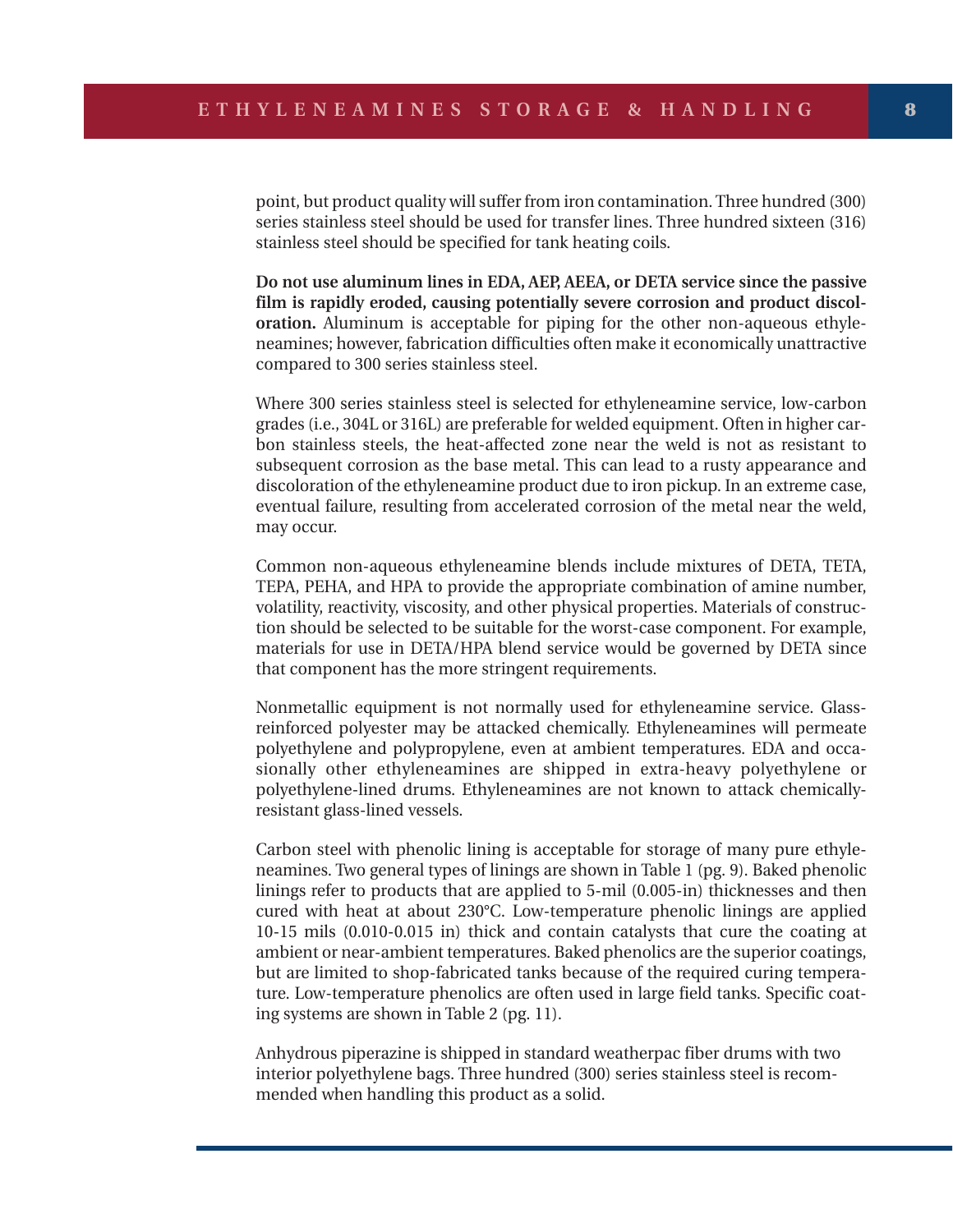| $\triangleright$ Table 1 $\cdots$ Materials of Construction for Pure Ethyleneamines |
|-------------------------------------------------------------------------------------|
|-------------------------------------------------------------------------------------|

|                        |             | <b>Storage</b><br>Temp.,<br>$\rm ^{\circ}C$ | Carbon<br><b>Steel</b> | 300 Series<br><b>Stainless</b><br><b>Steel</b> |  |
|------------------------|-------------|---------------------------------------------|------------------------|------------------------------------------------|--|
| Ethylenediamine        | <b>EDA</b>  | 35                                          | (1)                    | OK                                             |  |
| Diethylenetriamine     | <b>DETA</b> | Ambient                                     | (3)                    | OK                                             |  |
| Triethylenetetramine   | <b>TETA</b> | Ambient                                     | (6)                    | OK                                             |  |
| Tetraethylenepentamine | <b>TEPA</b> | 40                                          | (6)                    | OK                                             |  |
| Pentaethylenehexamine  | <b>PEHA</b> | 60                                          | (6)                    | OK                                             |  |
| Heavy Polyamine        | <b>HPA</b>  | 60                                          | (6)                    | OK                                             |  |
| Aminoethylpiperazine   | <b>AEP</b>  | Ambient                                     | (6)                    | OK                                             |  |
| Aminoethylethanolamine | <b>AEEA</b> | 30                                          | (3)                    | OK                                             |  |
|                        |             |                                             |                        |                                                |  |

BASIS: Long-term product storage at the temperature specified.

NOTE: Galvanized steel, copper, and copper alloys are not suitable for any ethyleneamine services.

- (1) Carbon steel storage tanks will not suffer excessive corrosion (less than 0.01 in/yr), but will discolor the product and cause a high iron content. Three hundred (300) series stainless steels are recommended for tanks. Use 316 stainless steel for tank heating coils. Aluminum or 300 series stainless steel are suitable for unheated transfer lines; use 300 series stainless steel for heated lines and other equipment in this service.
- (2) OK for storage tanks. Use 316 stainless steel for tank heating coils. Use 300 series stainless steel for transfer lines and other equipment in this service.
- (3) Carbon steel equipment will not suffer excessive corrosion (less than 0.01 in/yr), but will discolor the product and cause a high iron content, even if a nitrogen blanket is used. The use of 316 stainless steel for tank heating coils is preferred. Use 300 series stainless steel for transfer lines and other equipment.
- (4) Since aluminum corrodes at 0.003 to 0.004 in/yr, it is marginally suitable for large, unagitated storage tanks. Use 316 stainless steel for tank heating coils. Use 300 series stainless steel for smaller agitated tanks, transfer lines, and other equipment.
- (5) OK for storage tanks. Use 316 stainless steel for tank heating coils. Use 300 series stainless steel for transfer lines and other equipment.
- (6) Carbon steel equipment will not suffer excessive corrosion (less than 0.01 in/yr), but will discolor the product and cause a high iron content. Carbon steel can give acceptable service for storage tanks (with minimal product contamination) if the tank is in dedicated service, if water is excluded from the product, and if a tight nitrogen blanket is provided. Use 316 stainless steel for tank heating coils and aluminum or 300 series stainless steel for heated or unheated transfer lines and other equipment in this service.
- (7) OK for storage tanks. Use 316 stainless steel for tank heating coils; aluminum or 300 series stainless steel for heated or unheated transfer lines and other equipment in this service.
- (8) See text on page 8.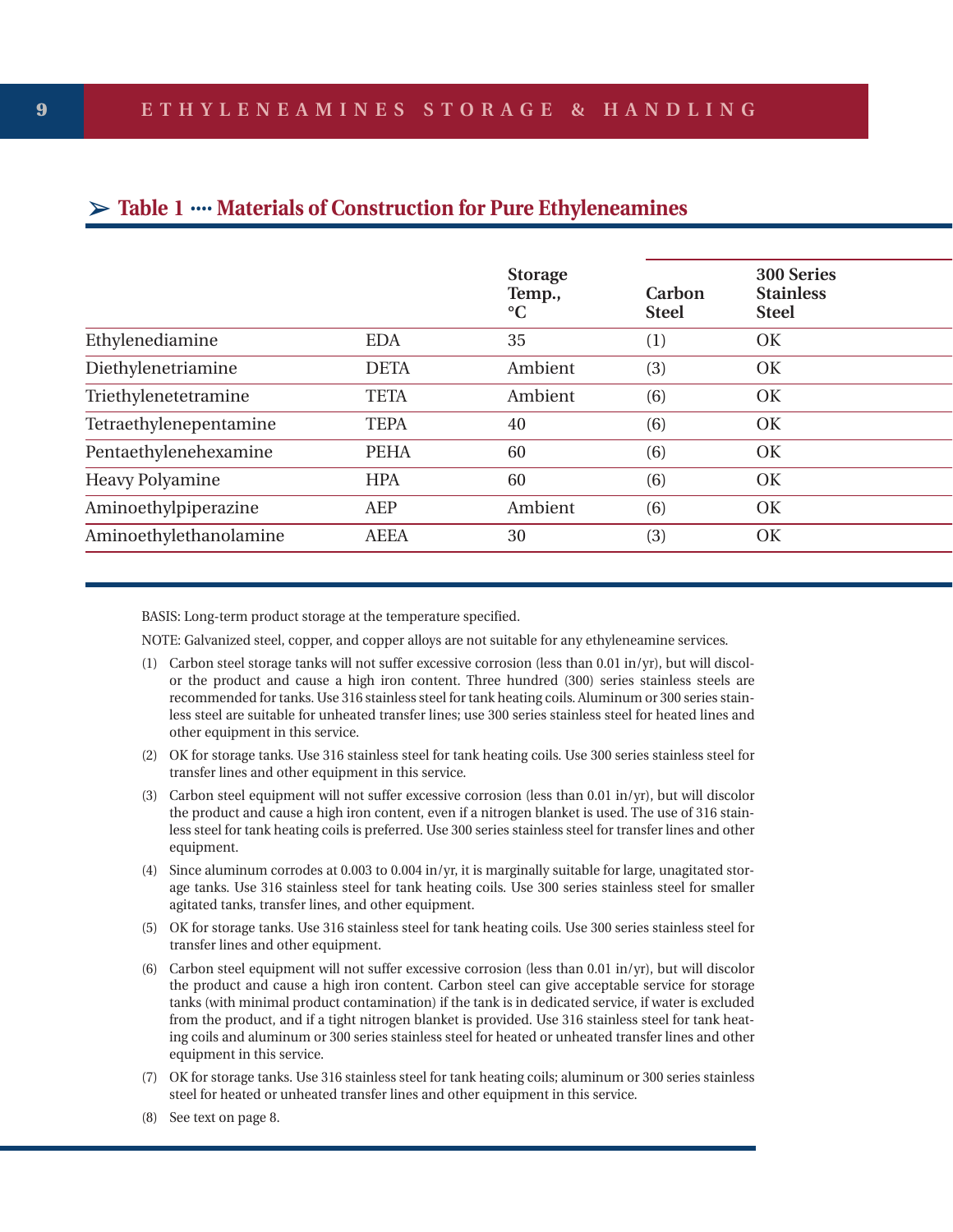| <b>Materials of Construction</b>       |                                                 |                                               |                                |            |                                    |  |
|----------------------------------------|-------------------------------------------------|-----------------------------------------------|--------------------------------|------------|------------------------------------|--|
| 3000, 5000,<br>6000 Series<br>Aluminum | <b>Baked</b><br>Phenolic-<br><b>Lined Steel</b> | Low-Temp.,<br>Phenolic-<br><b>Lined Steel</b> | Polyethylene,<br>Polypropylene | <b>TFE</b> | <b>Gasket Materials</b><br>Grafoil |  |
| (2)                                    | N <sub>0</sub>                                  | No                                            | (8)                            | OK         | OK                                 |  |
| (4)                                    | (5)                                             | No                                            | (8)                            | OK         | OK                                 |  |
| OK                                     | (7)                                             | No                                            | (8)                            | OK         | OK                                 |  |
| OK                                     | (7)                                             | (7)                                           | (8)                            | OK         | OK                                 |  |
| OK                                     | (7)                                             | (7)                                           | (8)                            | OK         | OK                                 |  |
| OK                                     | (7)                                             | (7)                                           | (8)                            | OK         | OK                                 |  |
| (5)                                    | (5)                                             | N <sub>o</sub>                                | (8)                            | OK         | OK                                 |  |
| (4)                                    | (5)                                             | No                                            | (8)                            | OK         | OK                                 |  |
|                                        |                                                 |                                               |                                |            |                                    |  |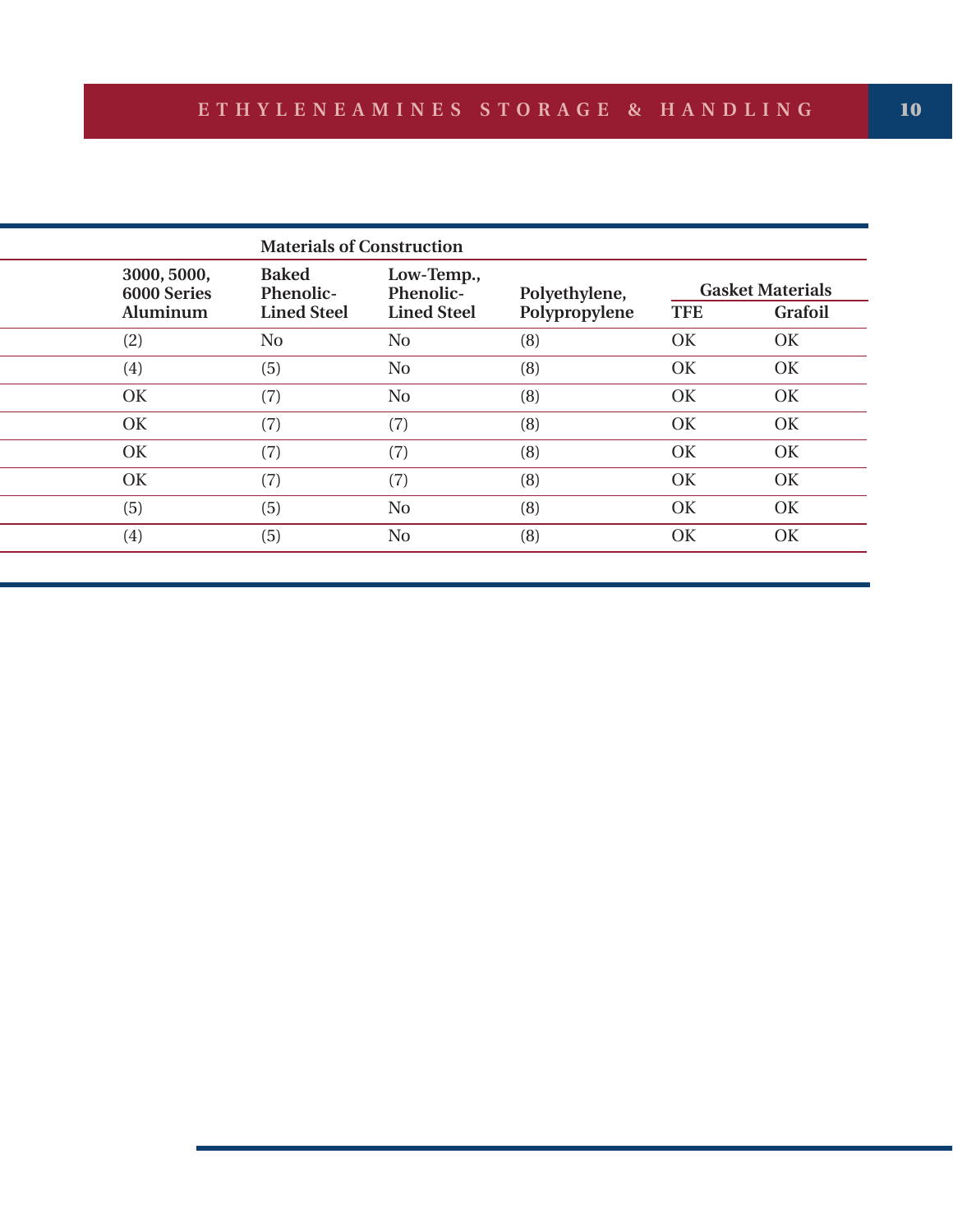# ➢**Table 2 .... Phenolic and Phenolic-Modified Linings for Steel Tanks**

#### **Baked Phenolic Linings**

*Apply in accordance with manufacturer's recommendations; typically, 5-mil thickness and cured at 230°C.*

| Plastite 3070         | Plasite                                                                    |  |
|-----------------------|----------------------------------------------------------------------------|--|
|                       | 614 Elizabeth St.<br>P.O. Box 8147                                         |  |
|                       | Green Bay, WI 54308-8147                                                   |  |
|                       | 920-437-6561                                                               |  |
| Heresite $P-403/L-66$ | <b>Heresite Protective Coatings</b>                                        |  |
|                       | Manitowoc, WI 54220                                                        |  |
|                       | 800-558-7747                                                               |  |
|                       | $\mathbf{r}$ in the control of $\mathbf{r}$ in the control of $\mathbf{r}$ |  |

#### **Low-Temperature, Catalytic-Cured Epoxy/Phenolic Linings**

*Apply in accordance with manufacturer's recommendations; typically, 10-15 mils thickness and forced-heat curing.*

| Phenoline 378 | Carboline Co.               |
|---------------|-----------------------------|
|               | 328 Hanley Industrial Court |
|               | St. Louis, MO 63144         |
|               | 314-644-1000                |
|               |                             |

# **Aqueous Ethyleneamines**

PIP and HEP are frequently sold as aqueous solutions. We also market some EDA/water mixtures. Table 3 (pg. 13) summarizes our

recommendations for aqueous ethyleneamine service materials of construction. Three hundred (300) series stainless steel should be specified for transfer lines.

If ethyleneamine/water mixtures are required as a step in processing, recognize that they can be very corrosive. Ethyleneamines with up to 10 weight percent water will corrode carbon steel, aluminum, and even 304 stainless steel at unacceptable rates. The corrosion rate of 316 stainless steel increases at temperatures above ambient. Above 80 to 100°C, more resistant materials, such as titanium, may be necessary. Carbon dioxide (which may have been introduced into the ethyleneamine because of storage in a non-nitrogen blanketed tank) can greatly accelerate aqueous corrosion rates. Generally, higher water concentrations result in somewhat decreased corrosion rates. Below about 20 weight percent ethyleneamines, the rates at ambient temperature are no higher than for water alone against the common materials of construction. Corrosion testing, using specific conditions anticipated, is the only way of establishing proper material selection.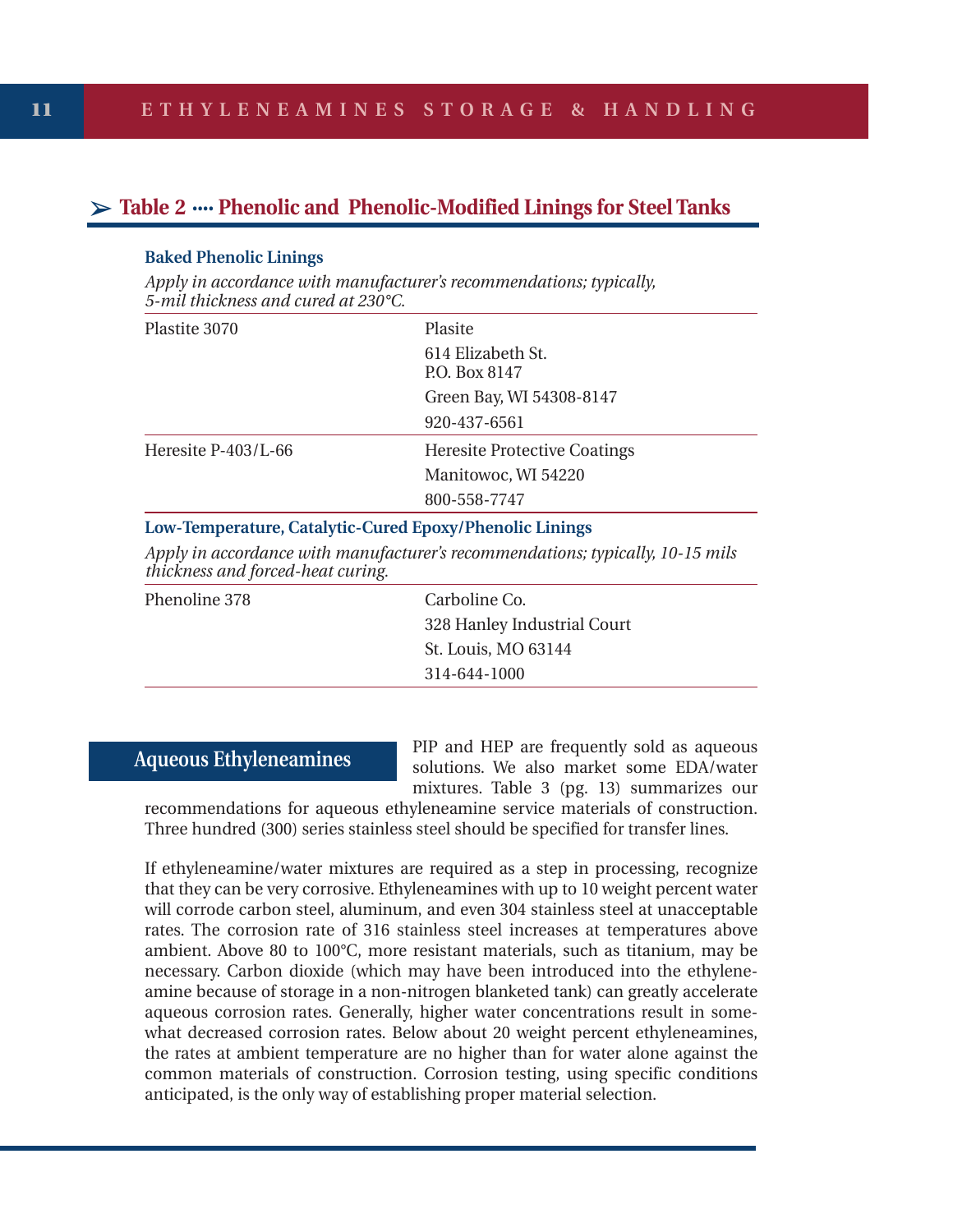## **Gaskets and Elastomers**

Recommended gaskets for ethyleneamine service are:

- $\triangleright$  Grafoil Flexible Graphite GHR
- ➢ Spiralwound 316 Stainless Steel/Grafoil Flexible Graphite GTB
- ➢ Spiralwound 316 Stainless Steel/TFE
- ➢ Gylon Style 3500 (Fawn-Colored)
- ➢ TFE molded around perforated 316 Stainless Steel disc (e.g., Task Line from Duriron or Sir from Chemplast)
- $>$  316 Stainless Steel corrugated metal gasket (Lamons Style 340 or 360; or Parker Seal Style 900 or 929) with Grafoil Flexible Graphite GTH tape

Compressed asbestos was often used in the past on pipe and equipment flanges. However, because of current health concerns, compressed asbestos should not be used. Laboratory evaluations indicate that Garlock 3700 non-asbestos compressed fiber gaskets have chemical resistance and sealing properties similar to compressed asbestos at near-ambient temperatures. However, this material and most other non-asbestos compressed fiber gasket materials suffer severe loss in properties above 150°C. Consequently, use of this material for conditions outside typical storage and handling systems is limited.

TFE tape should be used on threaded connections.

Recommended elastomers for ethyleneamine service are shown in Table 4 (pg. 15). Notice that there is no single elastomer that is acceptable for the full product line. As noted, these data are based on liquid immersion tests at 80°C for at least 90 days. Higher temperatures may substantially reduce elastomer resistance to the ethyleneamine. TFE is an alternative to elastomers since it is resistant to ethyleneamines. However, TFE is not a true elastomer and will not always prove suitable as a replacement material.

#### **Transfer Hose**

Product transfer hoses are usually made from stainless steel or TFE inner liners with stainless steel braid reinforcement or a heavy, rein-

forced elastomer jacket. Be sure the operating temperature limits are not exceeded when using a hose with nonmetallic liners or jackets for handling product above ambient temperatures. Liner leaks can lead to rapid deterioration of nonethyleneamine-resistant elastomers often used in jacketed hose, and this deterioration can lead to consequent failure under pressure.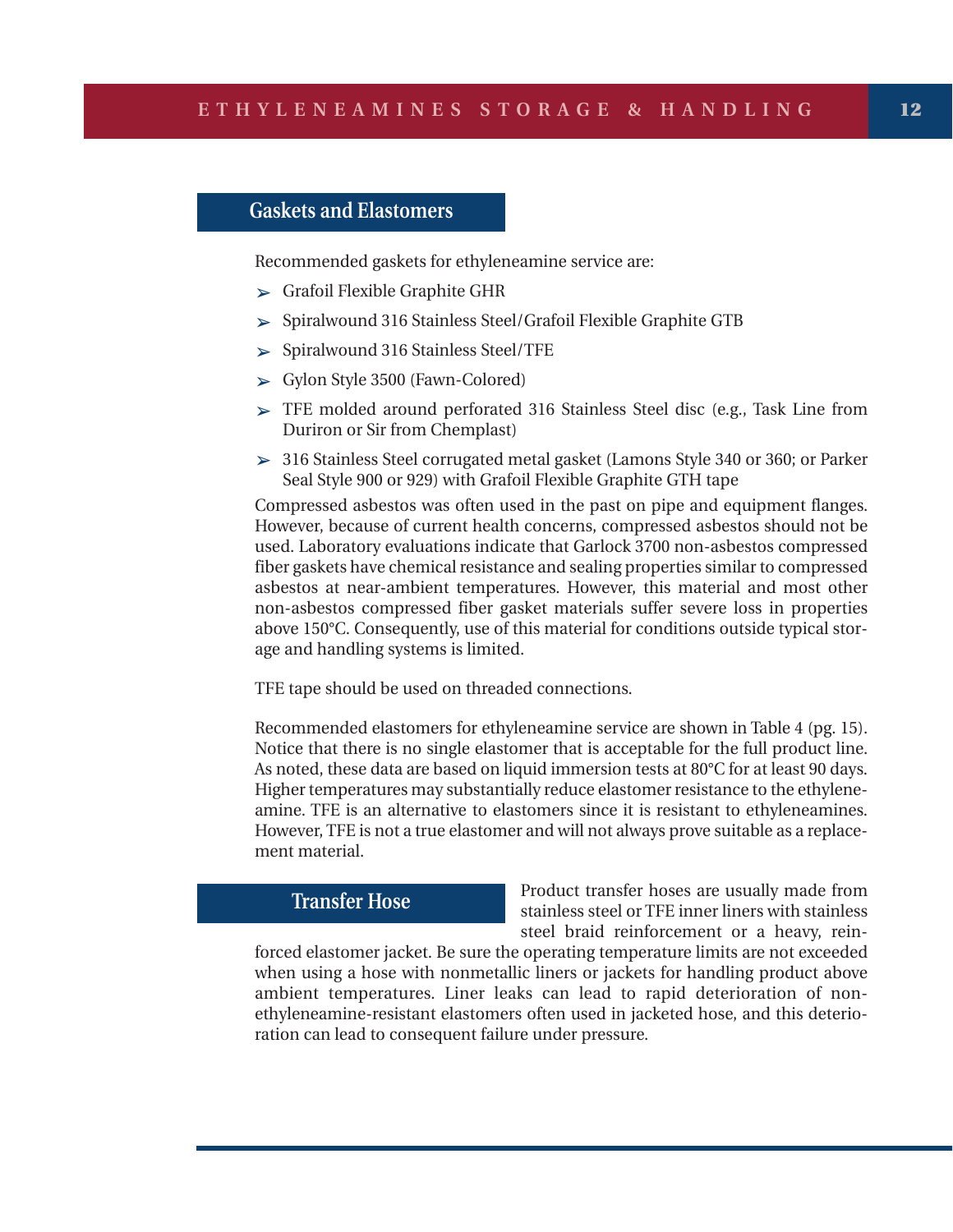|                                 | <b>Storage</b><br>Temp.,<br>$\rm ^{\circ}C$ | Carbon<br><b>Steel</b> | 300 Series<br><b>Stainless</b><br><b>Steel</b> |
|---------------------------------|---------------------------------------------|------------------------|------------------------------------------------|
| EDA/Water Blends <sup>(1)</sup> | Ambient                                     | N <sub>0</sub>         | OK(4)                                          |
| Piperazine $^{(2)}$             | 60                                          | N <sub>0</sub>         | OK(4)                                          |
| HEP <sup>(3)</sup>              | 80                                          | No                     | OK(4)                                          |

# ➢**Table 3 .... Materials of Construction for Aqueous Ethyleneamines**

- (1) Typically, 30 to 60 wt% EDA, balance Water.
- (2) Typically, 67 to 69 wt% PIP, balance Water.
- (3) Typically, 40-45 wt% HEP, 13-19 wt% PIP, 18-23 wt% Dihydroxyethylpiperazine, balance Water.
- (4) 300 series stainless steel OK for tanks; 316 stainless steel should be used for transfer lines.

#### **Preparation for Service**

Stainless steel, aluminum, and lined-steel equipment may normally be put into ethyleneamine service with only washout and drying.

Plant water often contains suspended rust particles that may be left in equipment, and the initial ethyleneamine product can thus be contaminated. Where plain carbon steel equipment is used, it should be brushed to remove all loose scale and rust, thoroughly washed, and then immediately dried and inerted with nitrogen. Alternatively, chemical cleaning, using a dilute ammoniated citric acid, may be used to remove rust and scale. Thorough washing, immediate drying, and inerting must also follow. Even with care, some product discoloration is likely to the initial product charges. Eventually, a passive film will be formed on the surface and subsequent product will remain pure. Each time carbon steel equipment is washed or exposed to air, the same product quality concerns are likely.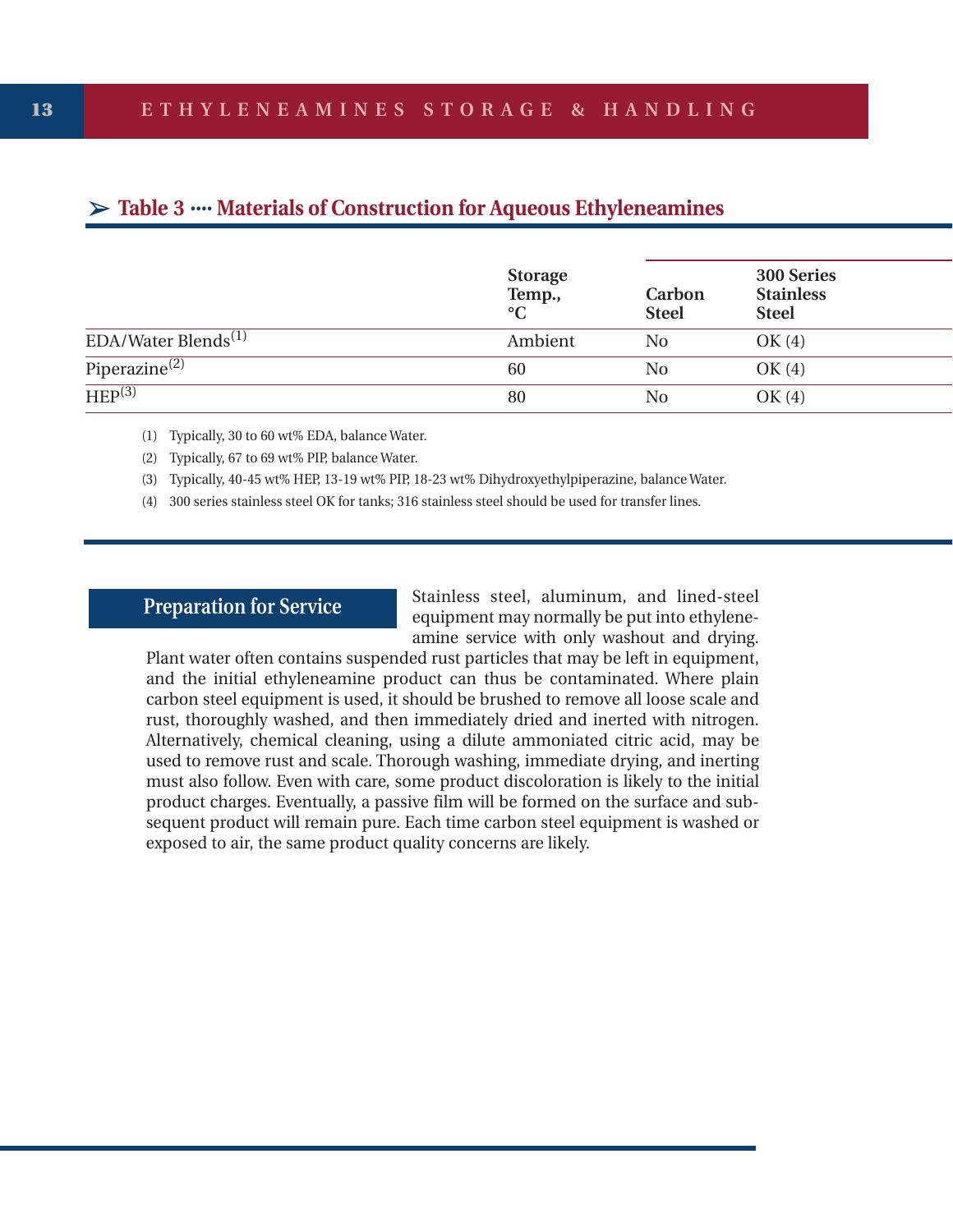| <b>Materials of Construction</b>                                                   |                    |                    |               |                         |                |  |
|------------------------------------------------------------------------------------|--------------------|--------------------|---------------|-------------------------|----------------|--|
| <b>Baked</b><br>3000, 5000,<br>Low-Temp.,<br>Phenolic-<br>Phenolic-<br>6000 Series |                    | Polyethylene,      |               | <b>Gasket Materials</b> |                |  |
| Aluminum                                                                           | <b>Lined Steel</b> | <b>Lined Steel</b> | Polypropylene | <b>TFE</b>              | <b>Grafoil</b> |  |
| No                                                                                 | N <sub>0</sub>     | No.                | No            | OК                      | ОK             |  |
| No                                                                                 | (5)                | No                 | (6)           | ΟK                      | ΟK             |  |
| No                                                                                 | (5)                | No                 | (6)           | OК                      | ОK             |  |

(5) OK for storage tanks. Use 316 stainless steel for tank heating coils. Aluminum is suitable for unheated transfer lines; use 316 stainless steel for heated transfer lines and other equipment in this service.

(6) Polyethylene and polypropylene are not suitable in this applications because of the storage temperature. PHENOLIC LININGS: See Table 2 (pg. 11).

#### **Thermal Insulation Materials**

Most common thermal insulating materials used in industry are acceptable for ethyleneamines service. However, porous insulation

may introduce the hazard of spontaneous combustion if the insulation is saturated with ethyleneamines from a leak or external spill. We have run laboratory tests on ethyleneamine-soaked 2-in cubes of insulation and found that ignition can occur at temperatures as low as 50 to 60°C in porous insulation. Since many ethyleneamines are handled at higher temperatures to prevent freezing or reduce product viscosity, the risk of a smoldering or flaming insulation fire may be present with these materials. Normally, this type of combustion by itself results in only minor equipment damage, but it can be an ignition source if a nearby leak of flammable material should occur. To reduce the chances of an insulation fire, we recommend that you:

- $\geq$  Insist on good housekeeping. Do not spill product or allow thermal insulation to become contaminated with ethyleneamines.
- $\triangleright$  Maintain the insulation weather barrier to reduce the chance that spills may soak into the insulation and also to reduce the air that may contact saturated insulation.
- $\triangleright$  Minimize insulated flanges and other fittings that may be leak points for ethyleneamines to saturate insulation.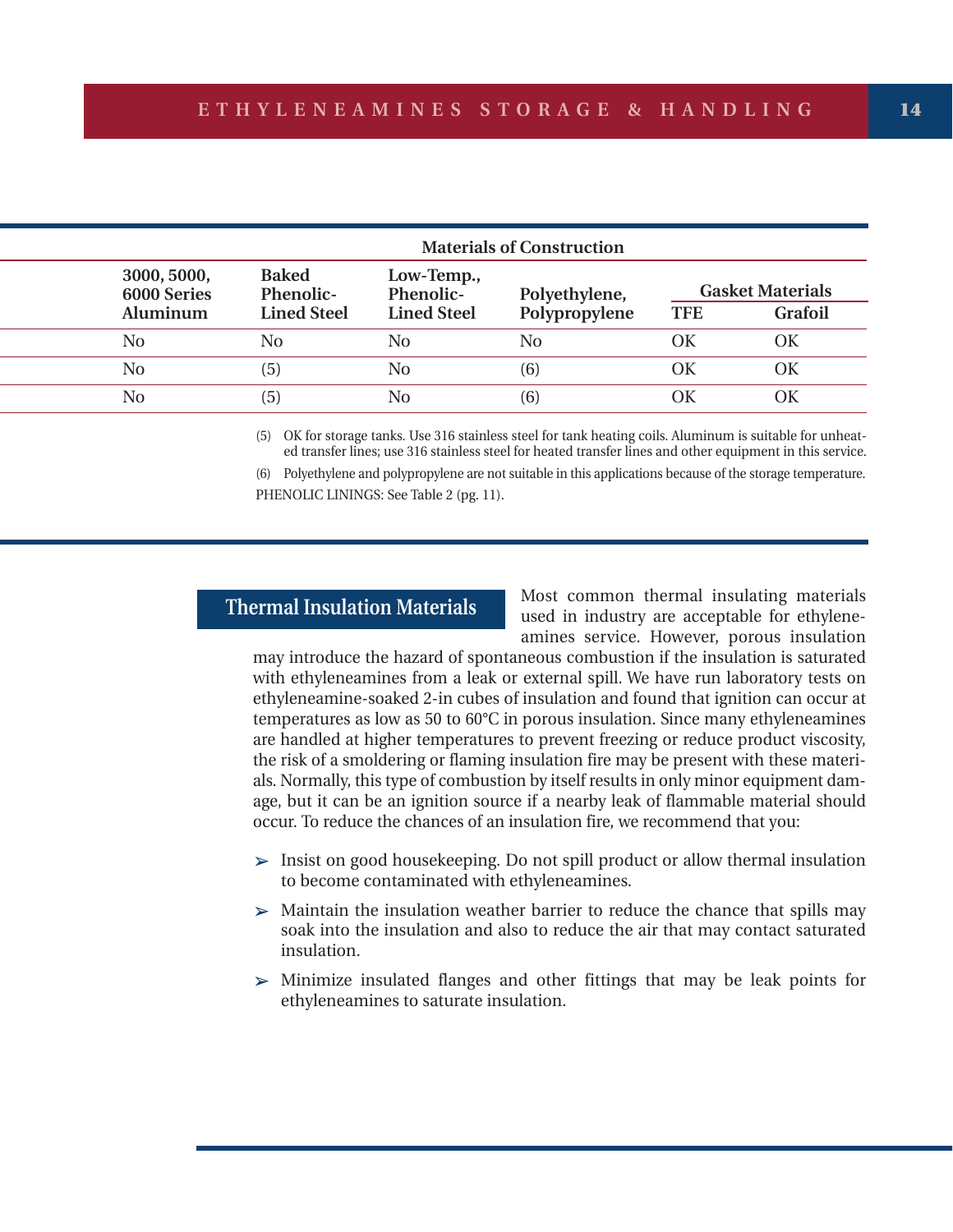|                         |                                 | <b>EPDM</b>    | Parker<br>E-740 | Viton A        |  |
|-------------------------|---------------------------------|----------------|-----------------|----------------|--|
| <b>Anhydrous</b>        | <b>EDA</b>                      | N <sub>0</sub> | Yes             | N <sub>0</sub> |  |
|                         | <b>DETA</b>                     | Yes            | Marginal        | No             |  |
|                         | <b>TETA</b>                     | Marginal       | Yes             | N <sub>0</sub> |  |
|                         | <b>TEPA</b>                     | Marginal       | Yes             | No             |  |
|                         | <b>PEHA</b>                     | Marginal       | Yes             | No             |  |
|                         | <b>HPA</b>                      | Marginal       | Yes             | No             |  |
|                         | <b>AEP</b>                      | Yes            | Yes             | Yes            |  |
|                         | <b>AEEA</b>                     | Yes            | Marginal        | No             |  |
| <b>Aqueous Mixtures</b> | EDA/Water Blends <sup>(1)</sup> | N <sub>0</sub> | Yes             | N <sub>0</sub> |  |
|                         | PIP(2)                          | Yes            | Yes             | N <sub>0</sub> |  |
|                         | HEP(3)                          | Yes            | Yes             | N <sub>0</sub> |  |

#### ➢**Table 4 .... Elastomers for Ethyleneamine Service**

NOTE: Evaluations are based on 90-day tests at 80°C.

(1) Typically, 30 to 60 wt% EDA, balance Water.

(2) Typically, 67 to 69 wt% PIP, balance Water.

(3) Typically, 40-45 wt% HEP, 13-19 wt% PIP, 18-23 wt% Dihydroxyethylpiperazine, balance Water.

 $\triangleright$  Train personnel to be aware of this hazard and to deal with insulation fires. If a fire does occur, saturate the insulation with water. Be aware that removing ethyleneamine-saturated, smoldering insulation will expose it to air, possibly causing a flare-up. Thoroughly soak the insulation with water prior to removal and dispose of product-soaked insulation in a container filled with water in accordance with applicable regulations.

Closed cellular glass insulation is normally resistant to insulation fires since it is difficult for the product to saturate these materials and also difficult for air to get at the product. Cellular glass insulation (Foamglas from Pittsburgh-Corning Corporation, ASTM Specification C552) is recommended as the best choice for ethyleneamines service. Aluminum, stainless steel, or mastic weather barriers are commonly used. Cellular glass is fairly resistant to external fires, especially when used with a stainless steel jacket.

Expanded perlite (Goodtemp 1500 from Howred Corporation, ASTM Specification C-610) provides good thermal insulating properties and good fire resistance when applied with a mastic, aluminum, or stainless steel weather barrier. This material is also treated with a water repellent that seems to reduce the tendency of the insulation to soak up ethyleneamines. Hence, the risk of an insulation fire is reduced, but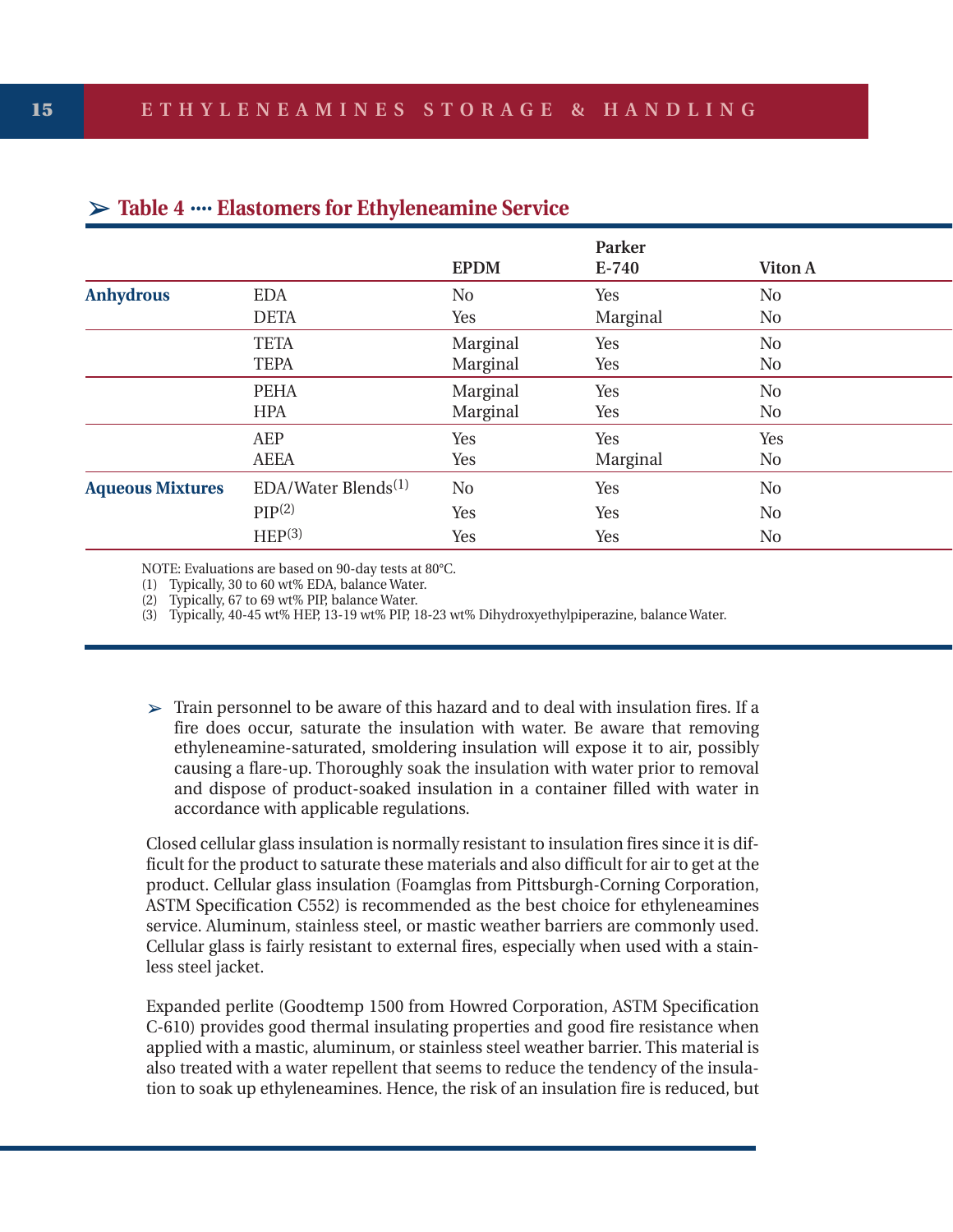| <b>Kalrez</b><br>4079 | <b>Buna S</b>  | <b>Butyl</b><br>Rubber | <b>Buna N</b>  | <b>Silicone</b><br>Rubber | Gum<br>Rubber  | <b>Neoprene</b> |
|-----------------------|----------------|------------------------|----------------|---------------------------|----------------|-----------------|
| N <sub>0</sub>        | Yes            | N <sub>0</sub>         | N <sub>0</sub> | N <sub>o</sub>            | N <sub>0</sub> | N <sub>0</sub>  |
| N <sub>0</sub>        | Yes            | Marginal               | N <sub>0</sub> | N <sub>0</sub>            | No             | N <sub>0</sub>  |
| Marginal              | Yes            | Yes                    | N <sub>0</sub> | N <sub>o</sub>            | N <sub>0</sub> | N <sub>o</sub>  |
| Yes                   | Yes            | Marginal               | N <sub>0</sub> | N <sub>0</sub>            | N <sub>0</sub> | N <sub>0</sub>  |
| Yes                   | Marginal       | Marginal               | N <sub>0</sub> | No                        | N <sub>0</sub> | N <sub>o</sub>  |
| Yes                   | Marginal       | Yes                    | Marginal       | N <sub>0</sub>            | N <sub>0</sub> | Yes             |
| Marginal              | N <sub>0</sub> | Marginal               | N <sub>o</sub> | No                        | N <sub>0</sub> | N <sub>0</sub>  |
| Marginal              | Yes            | Marginal               | No.            | N <sub>0</sub>            | N <sub>o</sub> | N <sub>0</sub>  |
| N <sub>0</sub>        | Yes            | N <sub>0</sub>         | N <sub>o</sub> | No                        | N <sub>0</sub> | N <sub>o</sub>  |
| N <sub>o</sub>        | Yes            | Marginal               | Marginal       | N <sub>0</sub>            | N <sub>0</sub> | Yes             |
| Yes                   | Yes            | Marginal               | Yes            | N <sub>o</sub>            | N <sub>0</sub> | No              |

RATINGS KEY: Yes = Suitable for permanent service

Marginal = Marginal for long-term service (depending on the specific

exposure conditions), but possibly OK for very short-term contact

No = Unsuitable

not eliminated, since the long-term resistance of the water repellent to ethyleneamine contact is not known. Mastic, aluminum, or stainless steel weather barriers are common.

Rigid polyurethane foam is also used sometimes, especially on prefabricated insulated pipe. It must be limited to relatively low temperatures (120°C). Aluminum weather barriers are recommended. However, in the case of an external fire, this material is likely to be destroyed and thus provides no fire protection. Dow has not tested the autoignition point of ethyleneamines when saturated in polyurethane foam insulation.

Calcium silicate (several manufacturers, ASTM Specification C-533) and mineral wool (several manufacturers, ASTM Specifications C-592, C-547, or C-612) insulation with mastic, aluminum, or stainless steel weather barriers are very commonly employed in industrial service and may be utilized in ethyleneamine service. Although these materials are the most susceptible to the smoldering insulation fires previously described, both have excellent thermal insulation properties. Calcium silicate has excellent external fire exposure resistance. Mineral wool is quite good, especially high-density applications.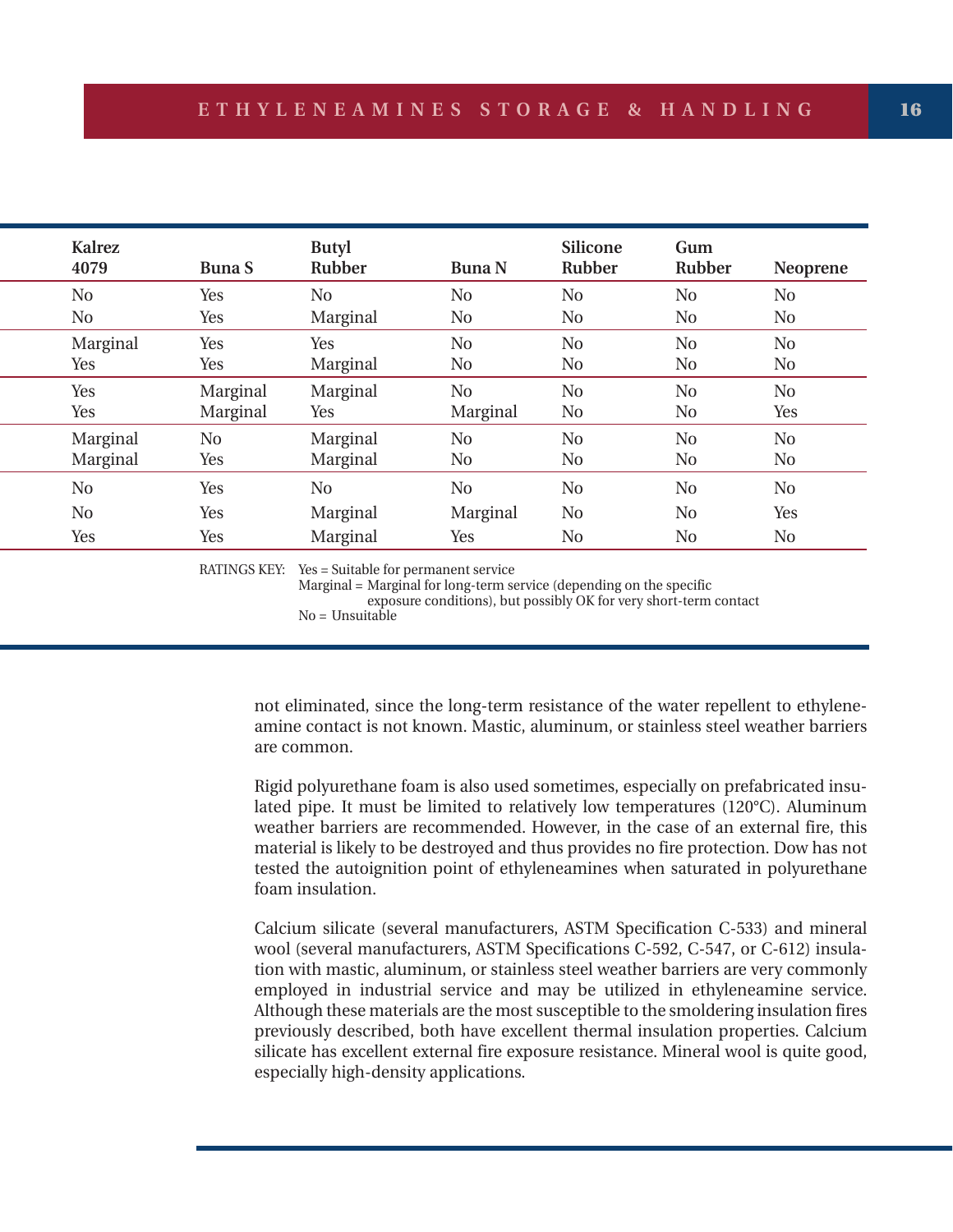# **Typical Storage and Piping System**

Figure 1 (pg. 18), depicts a typical ethyleneamine storage system. The selection of various components obviously depends on the needs of the user, but typical specifications are noted for the various components. Table 5 (pg. 20) shows typical storage conditions and considerations for various ethyleneamines.

#### **Vent Scrubbers**

As shown in Table 5 (pg. 20), we specify vent scrubbers for EDA and PIP storage systems. These products have sufficiently high vapor

pressures (especially at storage conditions that are usually above ambient to avoid product freezing) to cause the vapors "breathing" from the tank to contain significant concentrations of product. The amines react with atmospheric carbon dioxide to produce amine carbamates, which will appear as a blue/white "smoke" or haze. Additionally, the odor is likely to be objectionable and the product may cause health problems because of the sensitization potential of ethyleneamines. Figure 2 (pg. 19) shows the typical scrubber design we have used on many of our tanks. Depending on the specific storage conditions, scrubbers may also be necessary on products other than EDA and PIP.

## **Tank and Line Heating**

Table 5 (pg. 20) also gives recommended storage temperatures. We typically maintain products well above their freezing points. In addition,

heavier ethyleneamines are kept above ambient temperature to ease in-plant handling. The Materials of Construction in Table 1 (pg. 8) used at the temperatures shown in Table 5 (pg. 20) will result in no significant deterioration of product quality for 90 days or more of storage. The selection of equipment suggested in Figure 1 assumes these storage temperatures. Other conditions chosen by the user may require some adjustment. For example, if TEPA is stored at ambient temperatures in the northern United States, then winter viscosities of 150 to 400 cP would probably preclude the use of centrifugal pumps. Continuous circulation of heated ethyleneamine tanks is highly desirable to provide more even heating of the contents and to combat scorching and discoloration of the product on the heating coil surface.

Tanks are most commonly heated using internal coils supplied with hot water or low-pressure (15 psig) steam. Type 316 stainless steel coils are generally preferred for the best maintenance of product quality. Carbon steel or aluminum coils must not be used for EDA, PIP, HEP, or AEEA service because corrosion is unacceptable. Sometimes an external heat exchanger with pumped circulation is utilized for heating in amines service, but this type of installation is usually more costly. *(cont'd pg. 20)*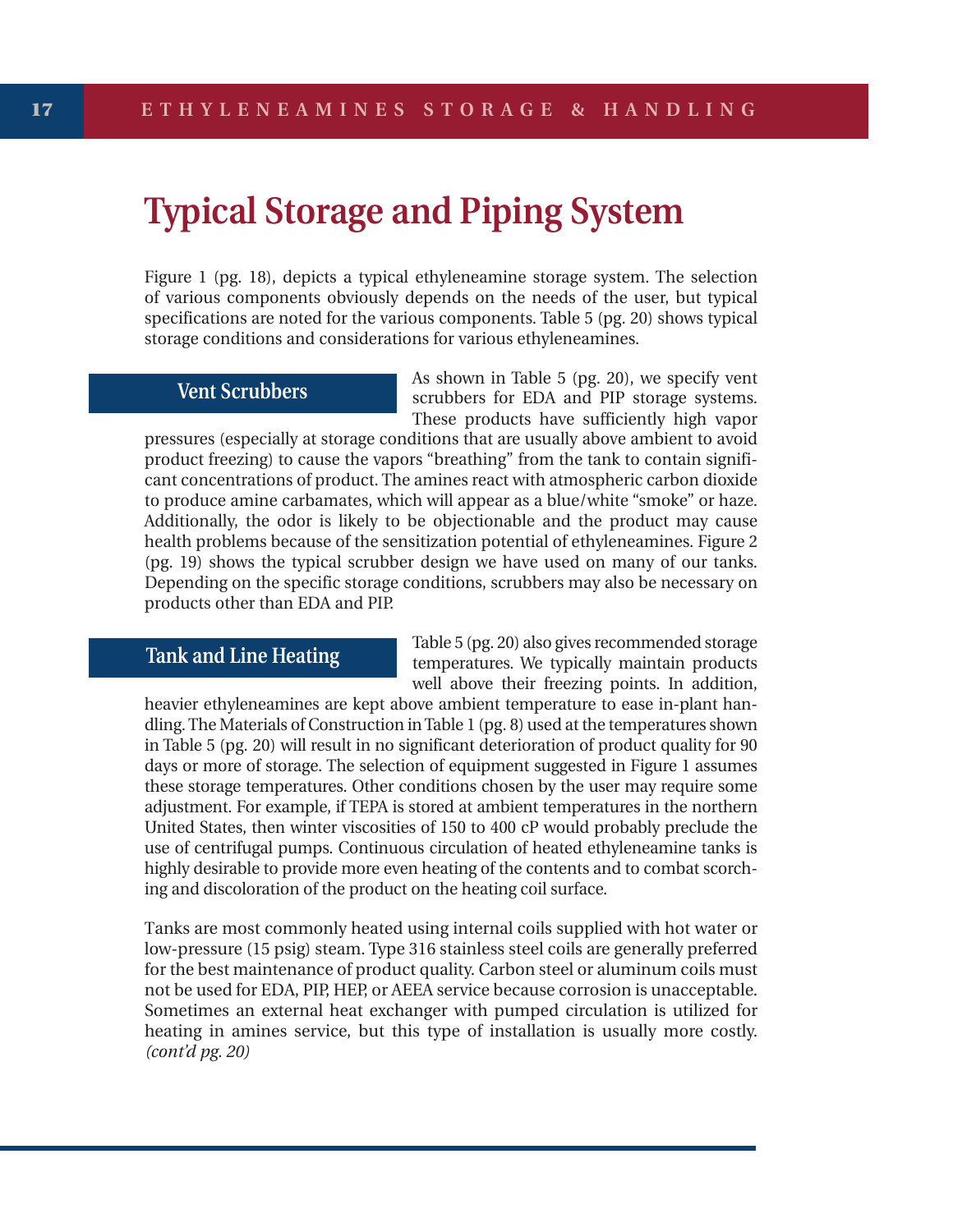#### ➢**Figure 1 ..... Typical Storage Tank System**



#### **Typical Equipment Specifications**

*Tank –* API 650 Field-Erected Tank or API 12F Shop-Fabricated, Low-Pressure Tank with at least 3 oz/in2 pressure rating, 0.5 oz/in2 vacuum rating. Non-heated tanks are normally not insulated, and there is no reason to insulate the tank roof. Insulated tanks typically have 2 to 2-1/2 in of insulation.

*Pumps –* Centrifugal pump, reinforced TFE or Grafoil gaskets and packing, single mechanical seal with carbon vs. silicon carbide faces. Electrical motor in accordance with customer's area electrical classification. Flow rate capacity and head determined by customer. 50 GPM or more capacity is typical if used to unload tank cars or trucks. EDA is a Volatile Organic Chemical and will require dual mechanical seals, canned or magnetic drive pumps, or additional monitoring.

*Vent Unit –* Breather vent typically sized for worst case of: (a) vapor displacement at maximum tank filling rate, (b) fire exposure relieving rate from tank, or (c) nitrogen blowthrough where unloading cars or trucks or in cleaning lines. Trace and insulate vent unit, inlet

line, and vent line to hold 160°C to decompose amine carbamates in EDA, AEEA, and PIP service. Set pressure 3 oz/in2 (tank MAWP). Sometimes a separate emergency vent is provided.

*Nitrogen Blanket –* Size to provide nitrogen makeup for worst case vacuum relief: typically, maximum pump-out rate in combination with sudden tank cooling (i.e., hailstorm). If  $N_2$  use rate is excessive, then provide capacity for pump-out only and install a pressure/vacuum breather vent unit with air makeup under hailstorm conditions.

*Heating Coil –* Size based on utility conditions, storage tank size, tank insulation, and target tank temperature. Steam or hot water supply may be interlocked with tank level gauge to shut off heat when product level is below top of coil. (Not required for products stored at ambient temperature.)

*Line Tracing –* 15 psig steam, hot water system, or electrical to maintain desired temperature in pipelines to prevent freezing or limit product viscosity.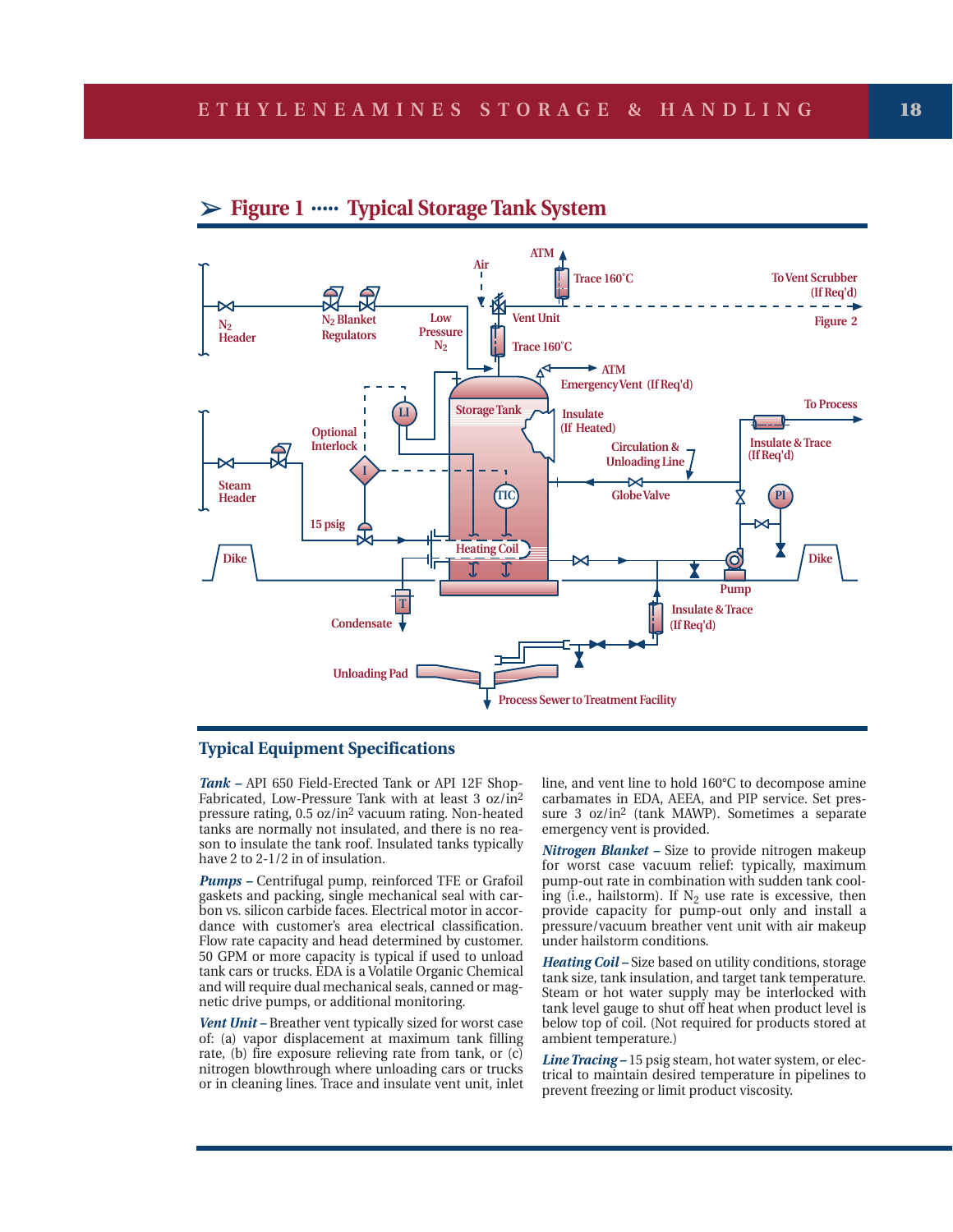



#### **Typical Equipment Specifications**

*Sizing Basis – Up to 40 actual ft<sup>3</sup>/min of vapor con*taining up to 5 mole percent ethyleneamines is fed at above atmospheric pressure. The scrubber height (13 ft of packing) and water flow (2200 lb/hr) are intended to reduce the outlet vapor to 1 ppm ethyleneamine or less. Scrubber design vapor pressure drop is 0.5 oz/in2 at this gas flow rate.

*Scrubber –* 8-in Schedule 40 steel pipe, 13-ft packed height, approximately 2-ft head and base sections.

*Packing – 5/8-in stainless steel pall rings, approxi*mately 4.5 ft<sup>3</sup>.

*Packing Support –* Norton Model 809 or equivalent, or fabricate from stainless steel screen mesh.

*Liquid Distributor –* Norton Model 845 or equivalent (sparger insert to feed at center of distributor).

*Strainer –* To remove suspended particles larger than nominal 1/16 in, sizing depends on water quality.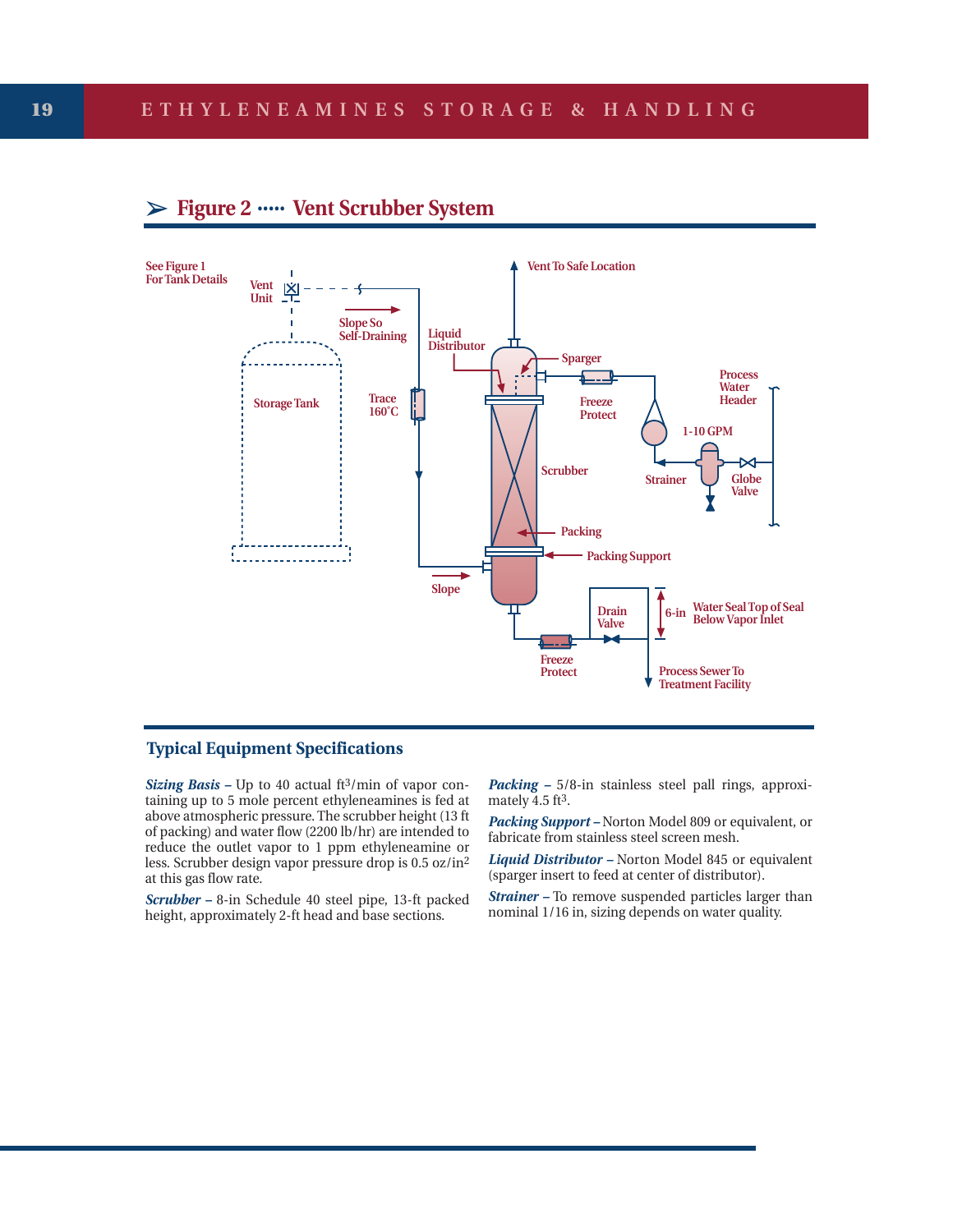If tanks containing aqueous PIP, HEP, or other aqueous mixtures should freeze, then the product is likely to separate into different composition layers. The tank must be completely thawed and well mixed before transfer to a process.

Since tank heating will cause some product to vent, the tank should be equipped with a vapor conservation relief vent to avoid excessive vapor losses, while also avoiding exceeding the tank design pressure. Transfer lines are typically heated with hot water, low-pressure steam, or electric tracing. Both skin-effect and conventional electric tracing have been used successfully. The tracing system should be designed so that the inside pipe wall temperatures are no more than 30°C higher than the recommended storage temperatures under no-flow, line-empty conditions. This will ensure that the material remaining in the line will not degrade and cause quality problems with the next product transfer.

Aluminum is not often used for transfer lines since fabrication and welding difficulties normally make it more expensive than stainless steel.

|                    | Freezing<br>Point, °C | <b>Typical</b><br><b>Storage</b><br>Temp., °C | Vapor<br>Pressure<br>at Storage<br>Temp., mm Hg | <b>Viscosity</b><br>at<br><b>Storage</b><br>Temp., cP |
|--------------------|-----------------------|-----------------------------------------------|-------------------------------------------------|-------------------------------------------------------|
| <b>EDA</b>         | 11                    | 35                                            | 24                                              | 1.3                                                   |
| <b>DETA</b>        | $-39$                 | Ambient                                       | <1                                              | 7                                                     |
| <b>TETA</b>        | $-35^{(2)}$           | Ambient                                       | < 0.01                                          | 26                                                    |
| <b>TEPA</b>        | $-46^{(1)}$           | 40                                            | < 0.001                                         | 30                                                    |
| <b>PEHA</b>        | $-29^{(1)}$           | 60                                            | < 0.001                                         | 20                                                    |
| <b>HPA</b>         | $-32^{(1)}$           | 60                                            | < 0.001                                         | 35                                                    |
| PIP $(68\%)^{(2)}$ | 48                    | 60                                            | 75                                              | 10                                                    |
| <b>AEP</b>         | $-17$                 | Ambient                                       | < 0.1                                           | 15                                                    |
| <b>AEEA</b>        | $-45^{(1)}$           | 30                                            | < 0.01                                          | 70                                                    |
| HEP <sup>(3)</sup> | $50 - 60^{(4)}$       | 80                                            | 200-250                                         | 11-13                                                 |

#### ➢**Table 5 .... Storage Conditions**

(1) Pour point.

(2) Commercial product has  $67-69$  wt% PIP, balance H<sub>2</sub>O.

(3) Commercial product is an aqueous solution of 40-45 wt% HEP, 13-19 wt% PIP, 18-25 wt% H2O,

and 18-23 wt% Dihydroxyethylpiperazine. Properties will vary somewhat, depending on composition.

(4) Exhibits supercooled behavior; can layer-out on freezing.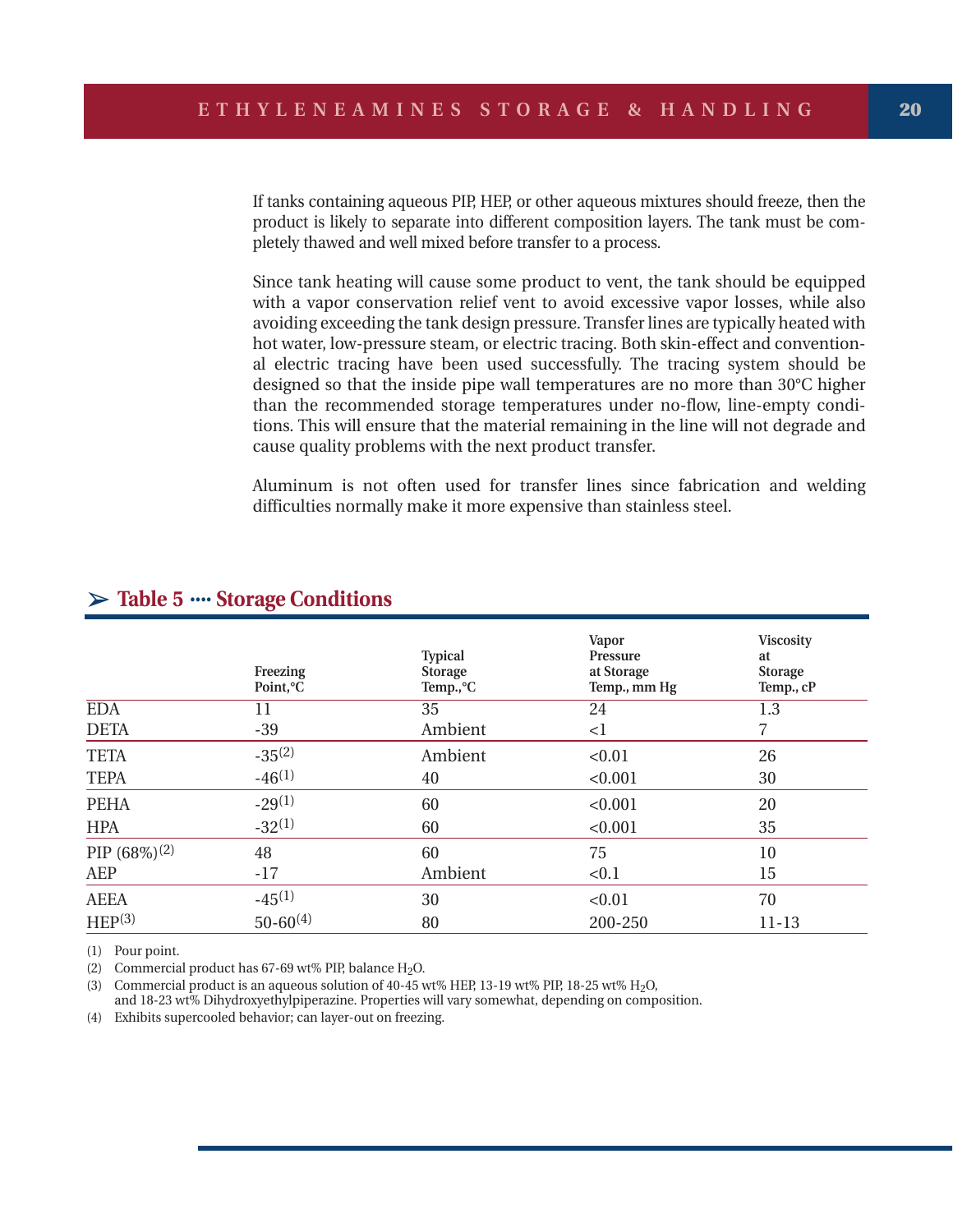## **Drum Thawing**

Customers who receive drum shipments of ethyleneamines that are prone to freezing at ambient temperatures will occasionally need

to thaw a drum. This is best done by storage in a "hot room" with a temperature 20 to 30°C above the freezing point. Alternatively, electric, low-pressure (15 psig) steam, or hot water strap-on drum heating coils may be employed. Electric coils should be suitable for the electrical classification of the surrounding area. Note especially that EDA may approach its open cup flash point (39°C) if heated somewhat above its freezing point (11°C). Drums must be vented to a safe location while heating to prevent pressure buildup. EDA, AEEA, PIP, and DETA may fume while being heated and should be vented to a small scrubber. Figure 3 depicts a typical drum-thawing scheme. Note that frozen drums of aqueous products may separate into layers of different compositions. Make sure drums are completely thawed and well mixed before transfer to a tank or process.





#### **Typical Equipment Specifications**

*Scrubber –* 4-in diameter, 3-ft long Schedule 40 steel pipe.

*Spray Nozzle –* Size for water supply pressure and 2 GPM full cone spray. Typical Specification: Schutte and Koerting Co. Fig 661-S nozzle, 3/8-in size, 3.0 mm orifice (if water is available at 40 psig) stainless steel construction.

This scrubbing system is to be used for EDA, AEEA, DETA, and PIP drum thawing.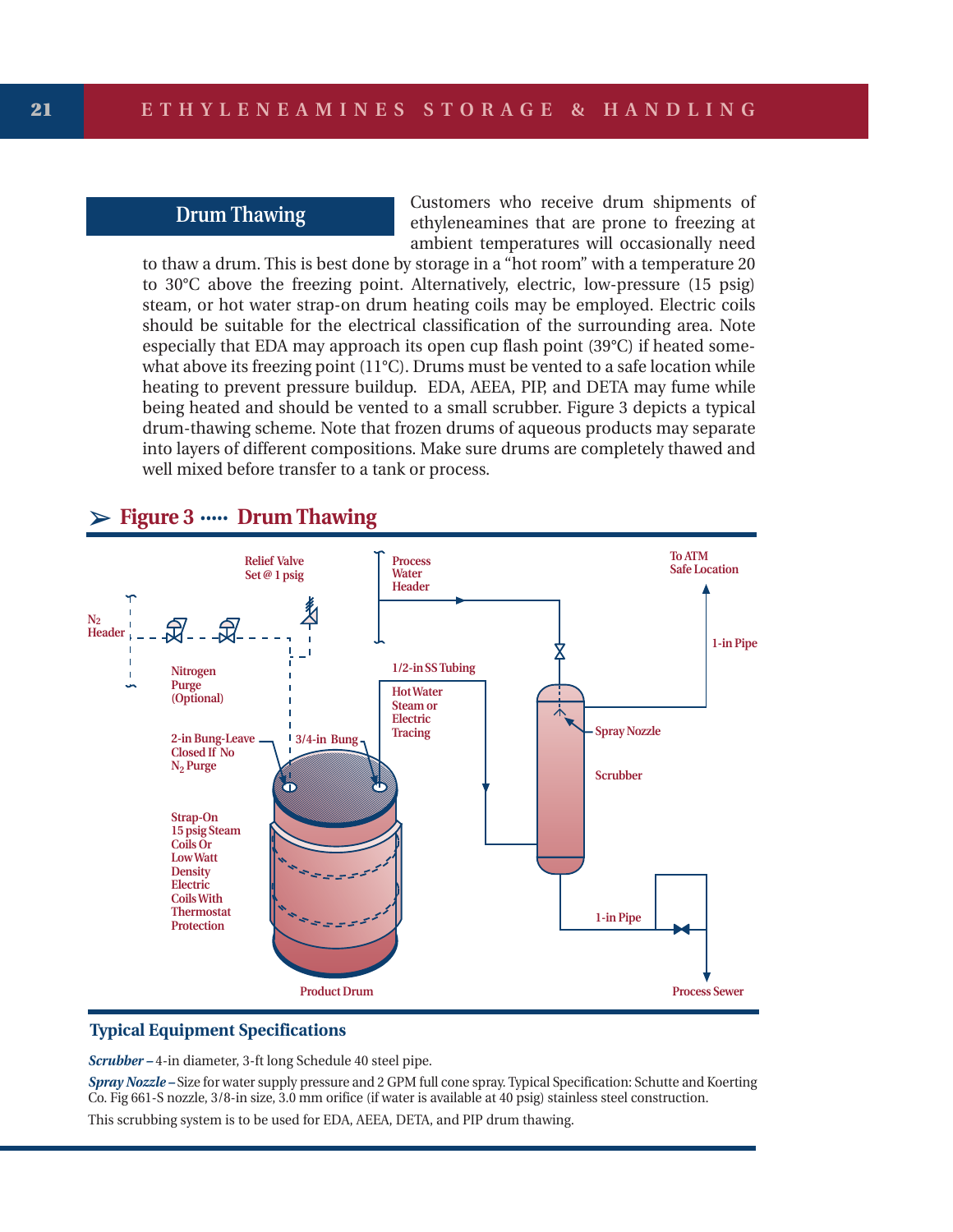## **Product Sampling**

Product sampling is a potential source of personnel exposure to ethyleneamines. While it is certainly possible to safely draw a product sam-

ple into an open glass bottle through the traditional valve with a small-diametertubing nozzle, this type of procedure is not recommended because of the high potential for personnel exposure. Closed sampling systems at ethyleneamine sample points are recommended. EDA is a Volatile Organic Chemical and the U.S. Environmental Protection Agency requires closed sampling systems or other provisions to minimize releases when sampling.

We use the Dopak sampling system (DOPAK, Inc., 666 Plainsboro Road, Plainsboro, NJ 08536-0748), which utilizes a sample bottle with an elastomer septum plug. The bottle is placed against a special valve assembly. Two hollow needles pierce the septum, one for a vent and the other for the sample. A valve with several positions is adjusted to purge the bottle with nitrogen; then the sample is charged while venting the displaced vapor to a safe place. After filling, the bottle is removed and the needle punctures in the septum reseal. In the laboratory, samples for analytical tests are drawn with a syringe, again by puncturing the septum, so that laboratory personnel are not exposed to the product. While still sealed, the bottle with any unused product sample can be disposed of in a safe manner.

Bottles with TFE-coated rubber septums have worked well in ethyleneamines service. Heated sample stations are recommended for EDA and PIP service because of their high freezing points.

Figure 4 (pg. 23), shows a typical sample arrangement. The process is set up to continuously flow through the sample point so that a current, fresh sample is always available. Nitrogen is supplied for purging, and a vent line (that also serves as a liquid overflow if the bottle is overfilled) is routed to a compatible process sewer hub. If necessary, the process lines may be traced to prevent freezing. Small sample coolers may be needed to sample hot process streams. Three-eighths inch stainless steel tubing works well for the sample and vent lines.

Sampling transportation equipment is difficult to do without some risk of exposure. The best procedure is to examine our product quality report; verify that the vessel identification marks, product tags, and bill of lading are correct; and ensure that the seals are in place on all vessel connections. Connect to the vessel and start the unloading pump to draw a sample through a closed system, such as that described above. Once the product is confirmed, unloading may commence.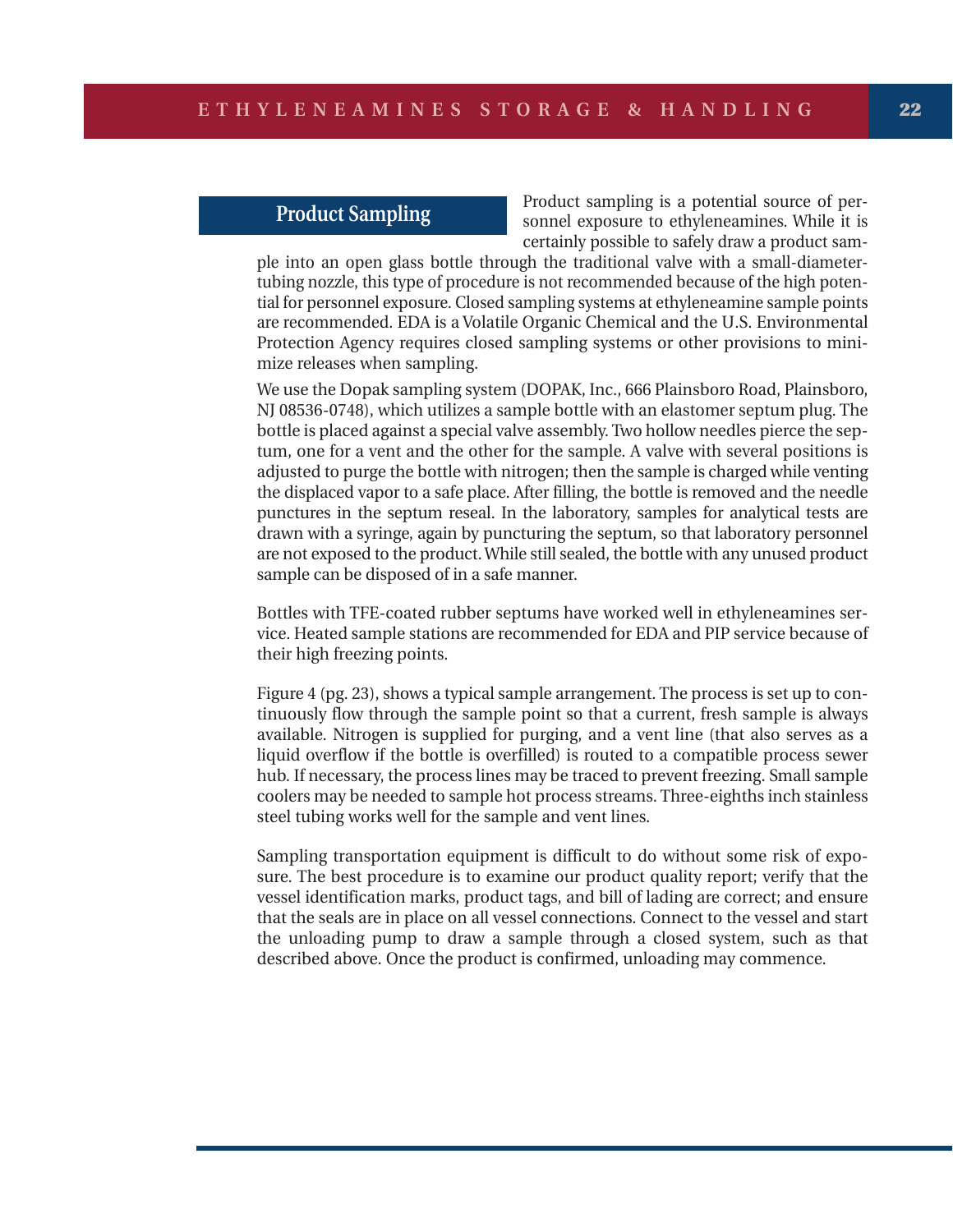

# ➢**Figure 4 ..... Closed Sampling System**

# **Special Considerations**

Several special considerations should be taken into account when handling ethyleneamines:

**Fuming Vents -** Ethyleneamine vapor vents will appear as a bluish-white "smoke" from the venting point. The smoke is a finely-divided solid, resulting from the reaction of the amine with atmospheric carbon dioxide to form a carbamate. High ambient humidity may cause water to coalesce on the carbamate particles, increasing the volume of smoke and possibly shifting it to a bluish haze. EDA and PIP are particularly prone to this phenomenon at normal storage conditions, but other heavier ethyleneamines can act similarly if heated to high enough temperatures. This smoke or haze can accentuate occupational health concerns because the solids tend to settle rather than disperse away from normal working levels. The carbamate may then be breathed into the lungs where it will be hydrolyzed back to the amine, causing symptoms identical to those which would be expected from the inhalation of the original amine. We recommend that all amine vents be routed to safe locations and vents that exhibit "smoking" be routed to water scrubbers, as described previously.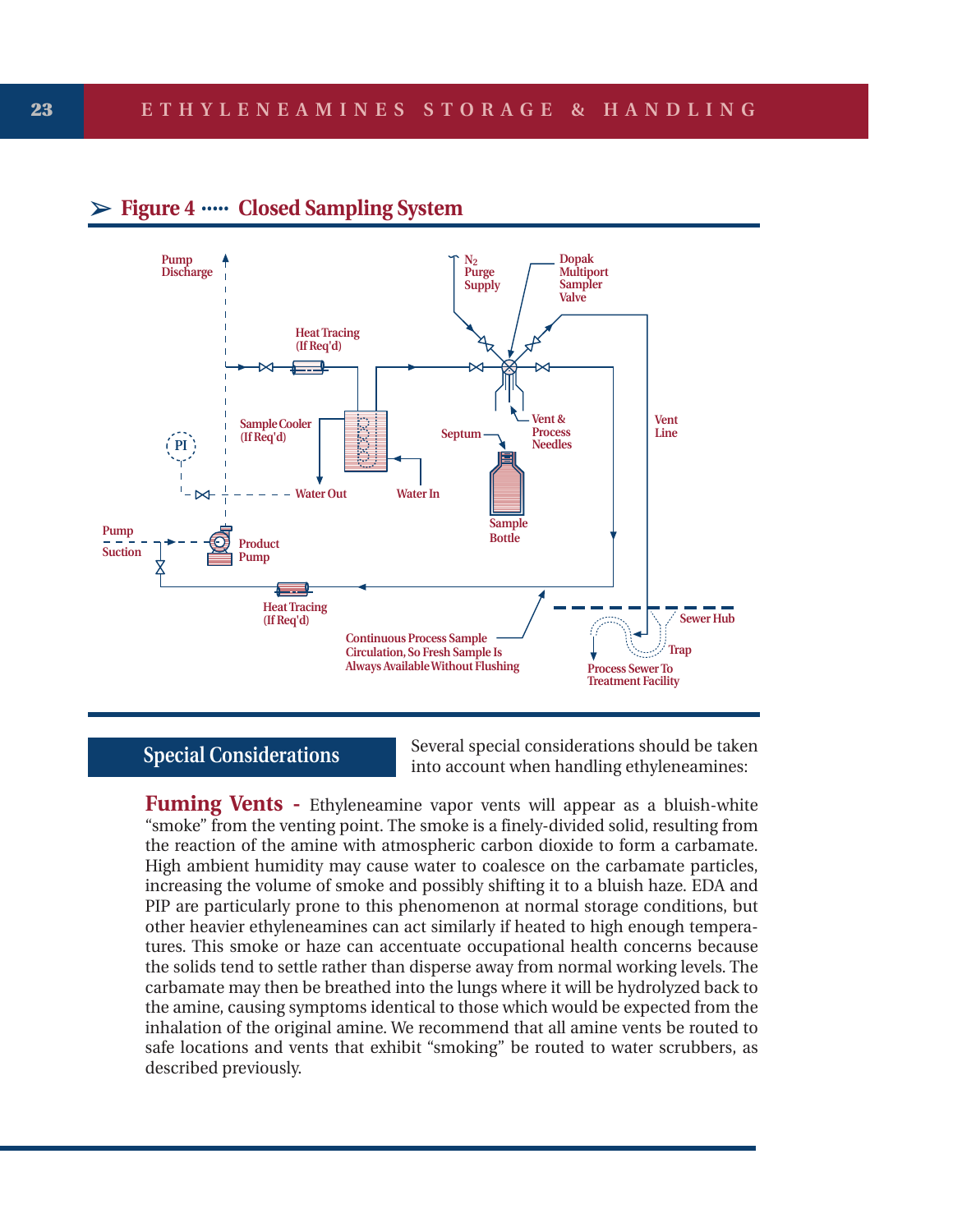**Vent Fouling -** Amine carbamates, formed as discussed above, may also clog and plug vent lines. In an extreme case, this solid buildup can result in vessel failure because of overpressure or overvacuum. Vent fouling can be reduced by using nitrogen blankets on storage tanks to prevent drawing air into tanks and thereby excluding atmospheric CO<sub>2</sub>. Also, vent units may be steam-traced to maintain 160°C, which causes the carbamates to decompose to CO2 and the ethyleneamine, making fouling unlikely. From a practical standpoint, we have found that 4-in and larger vent units on large field storage tanks do not require tracing to prevent carbamate fouling if:

- $\triangleright$  The tank has a nitrogen blanket that excludes air entry under any operating conditions.
- $\triangleright$  The ethyleneamine does not freeze at the coldest ambient temperature.
- $\triangleright$  The ethyleneamine vapor pressure does not exceed 1 mm Hg at storage conditions.

Vent units require periodic inspection to verify that fouling is not occurring and to ensure seals are functioning properly to exclude air from the tank.

Any tank in ethyleneamine service that does not have a nitrogen blanket or 160°C tracing on the vent line is vulnerable to amine carbamate fouling of the vent. **Vents must be inspected!** Even the absence of fouling for several years is not a guarantee because the carbamate is very stable at ambient temperatures and can gradually accumulate and clog the line.

**EDA Storage at Flash Point -** EDA freezes at 11<sup>°</sup>C and has an open cup flash point of 39°C (103°F). Often storage tanks are set to hold temperatures at 20°C above the freezing point; as a result, typical storage temperature may approach or exceed the product's flash point. If the customer utilizes a nitrogen blanket on the tank and also routes the tank vent to a scrubber, then the potential hazard of EDA storage at its flash point is minimized.

**Color Buildup in Traced Pipelines -** When traced and insulated transfer lines are inactive, temperatures can become quite warm and discoloration may be observed in the product remaining in the line. This is due to the high surface-tovolume ratio of the pipe, but can be reduced by the following actions:

- $>$  Use only the heat required to keep the product liquid.
- $\triangleright$  Use stainless steel, preferably 316 stainless steel, for transfer line construction.
- $\geq$  Limit steam pressures to 15 psig or, preferably, utilize hot-water tracing or temperature-controlled traps.
- $\triangleright$  Blow lines clear with nitrogen after transfers when the lines will remain inactive for long periods.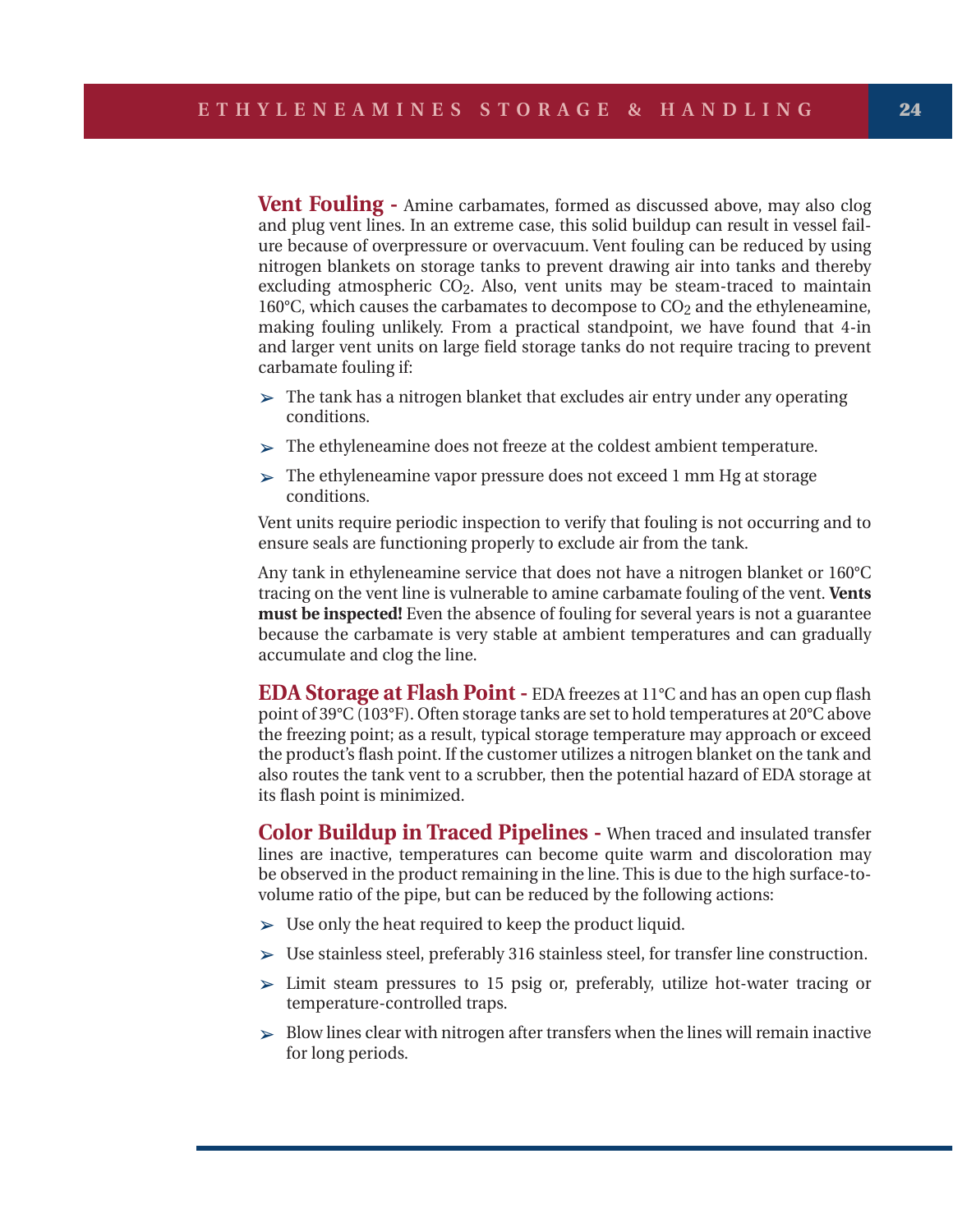Note that if lines are blown clear, some venting will inevitably result and possibly require or affect scrubber design. Do not use air to blow lines clear because the oxygen remaining in the line will rapidly discolor the film of product remaining, causing a color problem the next time the line is used and possibly enhancing corrosion of the line.

**Thermal Relief for Traced Lines -** Thermal relief must always be provided for traced piping systems that can be blocked in. If a line is left full after a transfer, the product will warm up above the flowing temperature and may eventually reach the heating media temperature. This temperature rise will cause thermal expansion that must be accommodated or failure of a gasket or other piping component may occur.

Often a small safety valve is used for this thermal relief. Ideally, this relief valve discharges back to the storage tank, preventing loss of material to the environment. Sometimes, the discharge is to a compatible process sewer routed to a treatment facility when return to the tank is difficult. The safety valve is usually set at the line pressure rating.

We have also used metal bellows thermal expansion compensators (i.e., Magnilastic Hydropads, Flexicraft Industries Inc., 2315 Hubbard St., Chicago, IL 60612) to absorb the expansion in an expandable chamber without releasing material to the environment. These devices can also absorb hydraulic hammer caused by the quick-closing valves in the lines, but will fail if the nitrogen pad on the outside of the bellows is not maintained at the proper pressure.

As mentioned in the previous section, it is best to routinely clear traced lines when not flowing in order to prevent product quality degradation.

**Dry-Break Hose Fittings -** Breaking hose connections requires special considerations to reduce employee exposure to amines. Usually, the hose is blown with nitrogen prior to breaking; however, the hose often does not clear very well. Exposure can be minimized by utilizing dry-break connections (such as those in the Kamlok line of the Dover Corporation/OPW Division) that include a valve with the connection hub, so spill volume is small. Since hose connection ends are often subject to mechanical abuse, shut-off valves should still be installed where the hose connects to piping and these should be closed when a line is not in use. Do not rely on the dry-break valves alone for routine isolation. In any event, proper personnel protective equipment as described in the section on Product Handling (pg. 31) is essential.

**Nitrogen-Blanketing -** Under normal conditions ethyleneamines are considered to be thermally stable molecules. However, they are sufficiently reactive that upon exposure to adventitious water, carbon dioxide, nitrogen oxides, and oxygen, trace levels of byproducts can form and increased color usually results. As such, nitrogen-blanketing is recommended.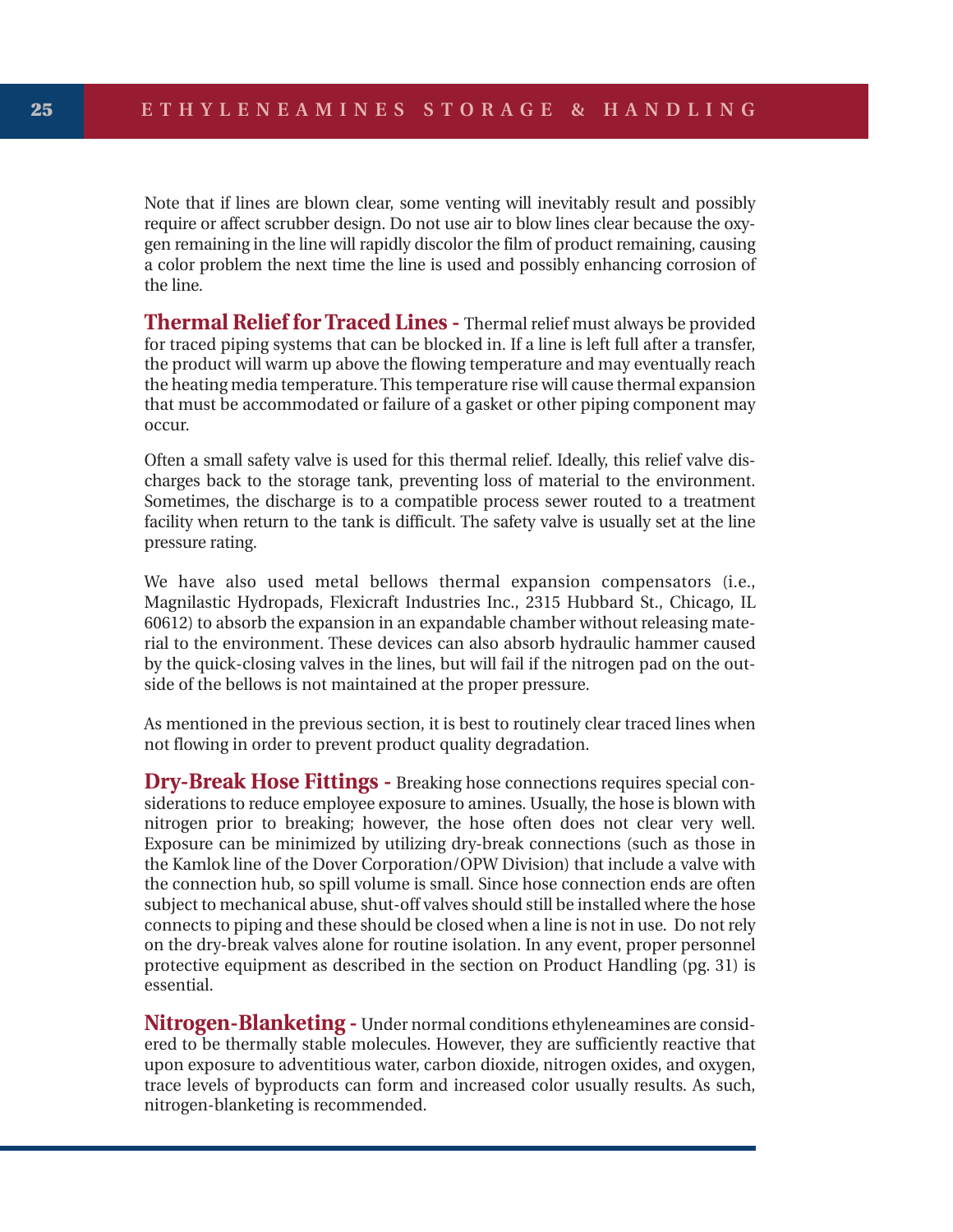# **Product Unloading**

The transportation equipment we use to ship ethyleneamines to the customer is not unique to these products, but is identical to that used for many similar chemicals.

Upon receipt of any equipment, the customer should carefully check all paperwork and the seals and tags on the dome and outlet lines to verify the container contents prior to unloading. Ethyleneamines are very reactive with a wide variety of other chemicals and unloading an ethyleneamine to the wrong tank or unloading another chemical to a tank containing an ethyleneamine could result in a violent reaction in an uncontrollable environment. The vessel should also be secured to ensure that it is not moved while unloading is in progress.

# **Unloading System**

Figure 1 (pg. 18) shows how the tank transfer pump may also be utilized to unload the container if the pump is located close to the

unloading spot. However, if the unloading spot is remote from the tank pump, a separate pump of similar specification may be employed. Often, separate pumps are used because the unloading pump typically has a high flow rate capacity, while the pump used to transfer product to the customer's process is of a much lower flow rate. Hose has a much higher pressure drop than the same nominal pipe size, and this fact should be considered when evaluating the net positive suction head (NPSH) requirements of the pump. Occasionally, a customer will utilize a single pump to unload several different ethyleneamines. If this is done, then provision for cleanup between products (including proper disposal of wash water and personnel protection from exposure to amine liquid and vapor) is essential. Sometimes a customer can determine that minor contamination of one ethyleneamine with another is acceptable and the pump service may be changed without cleanup. However, unloading equipment should not be shared outside the ethyleneamine family of products because ethyleneamines are so reactive with other chemicals.

An eyebath and safety shower should be provided at any spot where ethyleneamines are unloaded.

Tank trucks may be requested to arrive at the customer's plant with an onboard truck pump for unloading. The pump is driven by a hydraulic or mechanical connection to the truck tractor engine. Your Dow representative can discuss this option.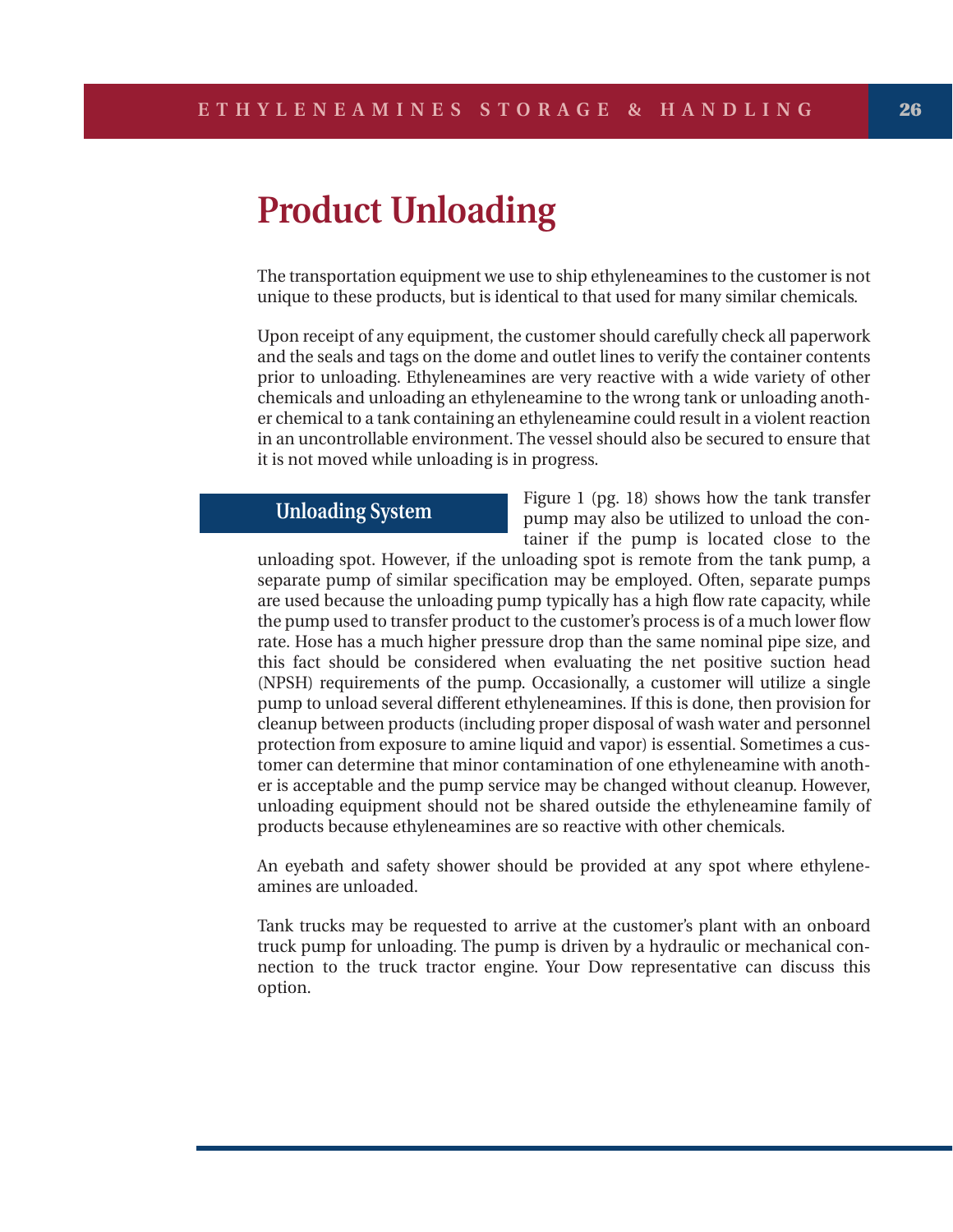A low-pressure nitrogen pad is usually applied to the container during the unloading procedure. Alternatively, the dome may be cracked open, but this is not recommended since there is the chance of exposure to amine vapors (especially serious for products that fume), and the product quality may degrade because of contact with atmospheric carbon dioxide and oxygen.

Products that freeze at ambient temperature may arrive frozen, especially when shipped in tank cars. All products prone to freezing will be shipped in equipment that has heating coils. The product may be thawed by supplying low-pressure steam (15 psig) or hot water to the coils. A tank car may take 24 hours or more to thaw completely, and progress may be monitored by checking the product temperature. When it reaches 15 to 20°C above the freezing point, then the car is normally fully thawed, including the outlet connections. Do not rush thawing since ethyleneamines are susceptible to scorching and discoloration. The lack of circulation and high coil-skin temperature can cause quality problems if care is not taken. The container must be vented during heating to prevent pressure buildup. EDA and PIP cars will fume while being thawed, and we recommend vent scrubbers for these cars, similar in design to the tank vent scrubbers.

PIP and HEP tanks cars will stratify when they freeze. Be sure the car is fully thawed and well mixed before drawing a sample or transferring to the process or a tank.

Nitrogen pressure can be used on the container to unload product. If this approach is chosen, the customer must make sure the gas pressure does not exceed the safety valve set pressure stenciled on the container and must recognize that at the end of the unloading, gas will blow through to the tank and vent out the tank vent. This can cause odor complaints and increase the gas loading to the scrubbers employed for EDA and PIP service.

Tanks trucks and deck tanks should be unloaded on a paved pad with provisions for spill containment in case a hose should rupture, and for control of drips and minor spills when disconnecting hoses. Tank cars require spill collection pads or pans between the rails and along the outside edges of the cars near the center of the unloading spot. Consult local and Federal regulatory agencies for mandatory spill containment measures that may apply. Drainage to a process sewer and some provision for flushing the unloading area with water are necessary.

After unloading, hoses are usually blown clear with nitrogen and the connections are broken. Some product will remain in the hose and some minor spillage is likely. Proper personnel protective equipment, discussed later, is essential. Hoses not in service should be flushed with water or the ends capped to avoid continuing odor problems and the formation of amine carbamates in the hoses from exposure to  $CO<sub>2</sub>$  in the air.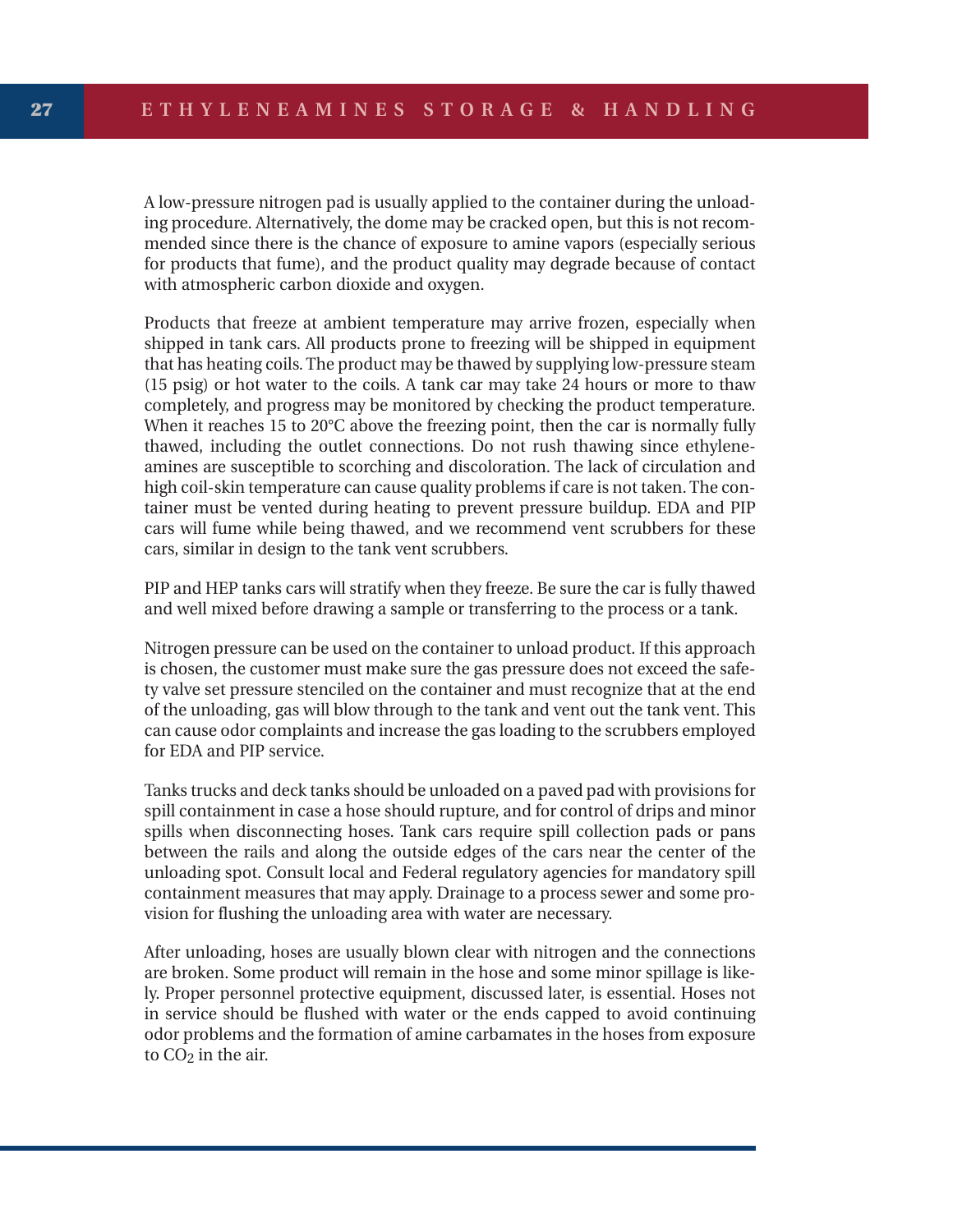# **Shipping Vessel Descriptions**

**Tank Cars -** Tank cars for transfer of ethyleneamines are generally 20,000-U.S. gallon capacity and are constructed of either carbon steel or aluminum, depending on the type of material transported. Many carbon steel cars contain a bakedphenolic liner to protect product purity in transit. The tank cars are insulated and equipped with a safety valve set for 75 psi on the carbon steel cars and 35 psi on the aluminum cars. Typically, these cars have a 4-in bottom outlet valve which is reduced to a 2-in screwed outlet connection. The dome area on top of the car contains:

- $\triangleright$  Purge gas connection: 1-in screwed valve.
- $\triangleright$  Safety valve.
- $\triangleright$  Top manway: 18-in diameter.

Most cars also have one or two dip tubes from the top of the car to a small sump in the bottom of the car. These usually have 2-in screwed valves in the dome area and may, if desired, be used to offload product instead of using the bottom outlet. Steam coil connections are usually 1-in screwed and are usually located near the bottom outlet.

**Tank Trucks -** Tank trucks for shipping ethyleneamines vary in design, depending on the trailer manufacturer and specific DOT design specifications. Typical connections include:

- ➢ Bottom unloading connection: 3-in screwed outlet. The liquid outlet connection may be in the center, beneath the dome on the curb (right) side or at the rear of the trailer.
- $\triangleright$  Top manway: 20-in diameter.
- ➢ Thermometer well: 1-in thermometer well for measuring temperature of the material.
- $\triangleright$  A few 3-in screwed "cleanout" connections along the top that may be used for a nitrogen gas connection.
- $\triangleright$  The truck will come with a pump, if specified by the customer.

**Portable Tanks -** Portable tanks are available with different specifications to meet the shipping needs of the particular ethyleneamine. Capacities range from 5000 to 5300 U.S. gallons. Each type of portable tank has fittings unique to its style and manufacturer. Usual connections include an approximately 2- to 4-in bottom screwed or flanged outlet, an approximately 18-in diameter top manway, and an approximately 1.5-in screwed or flanged nitrogen gas inlet. Most portable tanks use metric standard fittings. Adapters to ANSI flanges or US NPT threaded connections will be required.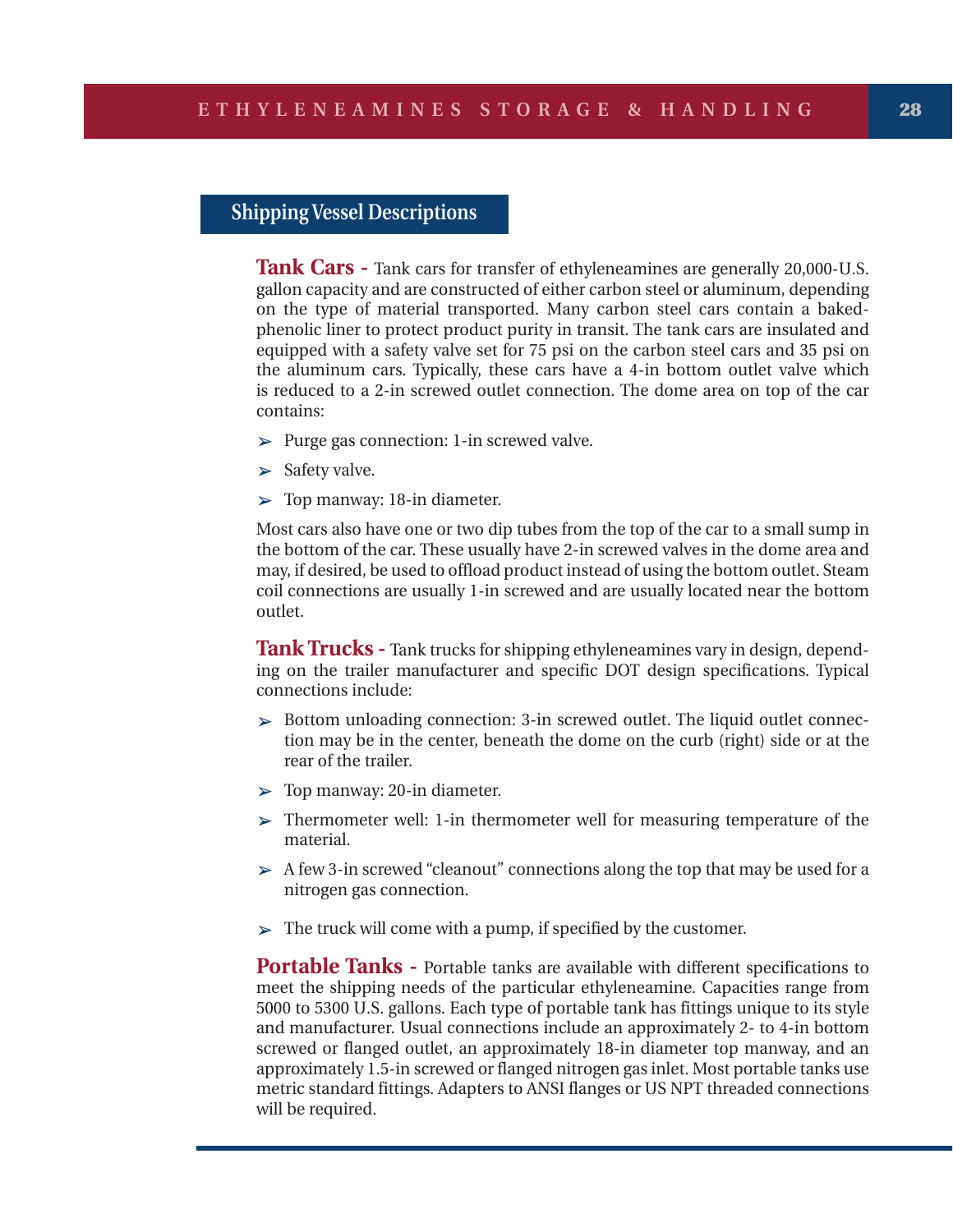## **General Unloading Procedures**

The following procedure is a good general guideline for unloading ethyleneamines from tank cars, tank trucks, and portable tanks.

Specific operating procedures should be developed to deal with the particular unloading hardware and site conditions. All Department of Transportation (DOT) requirements must be followed for unloading.

- 1. Obtain necessary personal protective equipment, including (at least) coverall eye goggles and chemically-resistant gloves.
- 2. Confirm the correct vessel and vessel contents, checking the bill of lading and the tags on the dome and outlet connections. Ensure that seals on all vessel connections are still intact.
- 3. Ensure that the vehicle cannot be moved. Set the brakes and chock the wheels (both sides). Set a derail and provide a blue "men working" flag for tank cars.
- 4. Electrically ground the unloading piping to the vehicle frame. Do not use the jacket on insulated vessels, the rail trucks on tank cars, or truck bogey on tank trucks since these are not assured electrical grounds to the tank.
- 5. Some products will require heating to thaw or reduce viscosity. Open the caps on the heating coil connections carefully and make certain that no product has leaked into the coil. If unloading EDA, aqueous PIP or aqueous HEP, connect vent line to a scrubber (see Vent Scrubbers, pg. 17, and Figure 2, pg. 19); crack the dome lid or open the vent for other products; connect low-pressure steam or hot water to the coils. Apply heat slowly to avoid thermal shock to the coils, observe the first condensate or water that flushes through the coil, and stop heating if the flush appears to contain ethyleneamines. Continue to heat slowly until the desired product temperature is reached. Aqueous product which has frozen may have separated into layers of varying composition. Circulation to obtain a homogeneous product may be necessary.
- 6. Make sure there is room in the receiving tank for the vessel's contents. If appropriate, make sure the receiving tank vent is clear.
- 7. Connect the unloading hose to the vessel outlet connection. If unloading a multi-compartment truck, unload the front compartment first and proceed towards the rear. Make certain the vessel is vented so a vacuum is not pulled when unloading is started. Do not depend on the tank truck vacuum breaker. A nitrogen blanket can be provided on the vessel to retain product quality during unloading.
- 8. Start the pump and draw a sample (see Product Sampling, pg. 22-23, and Figure 4, pg. 23). If laboratory analysis is required prior to unloading, stop the pump until ready to proceed.
- 9. Unload the vessel contents to the tank.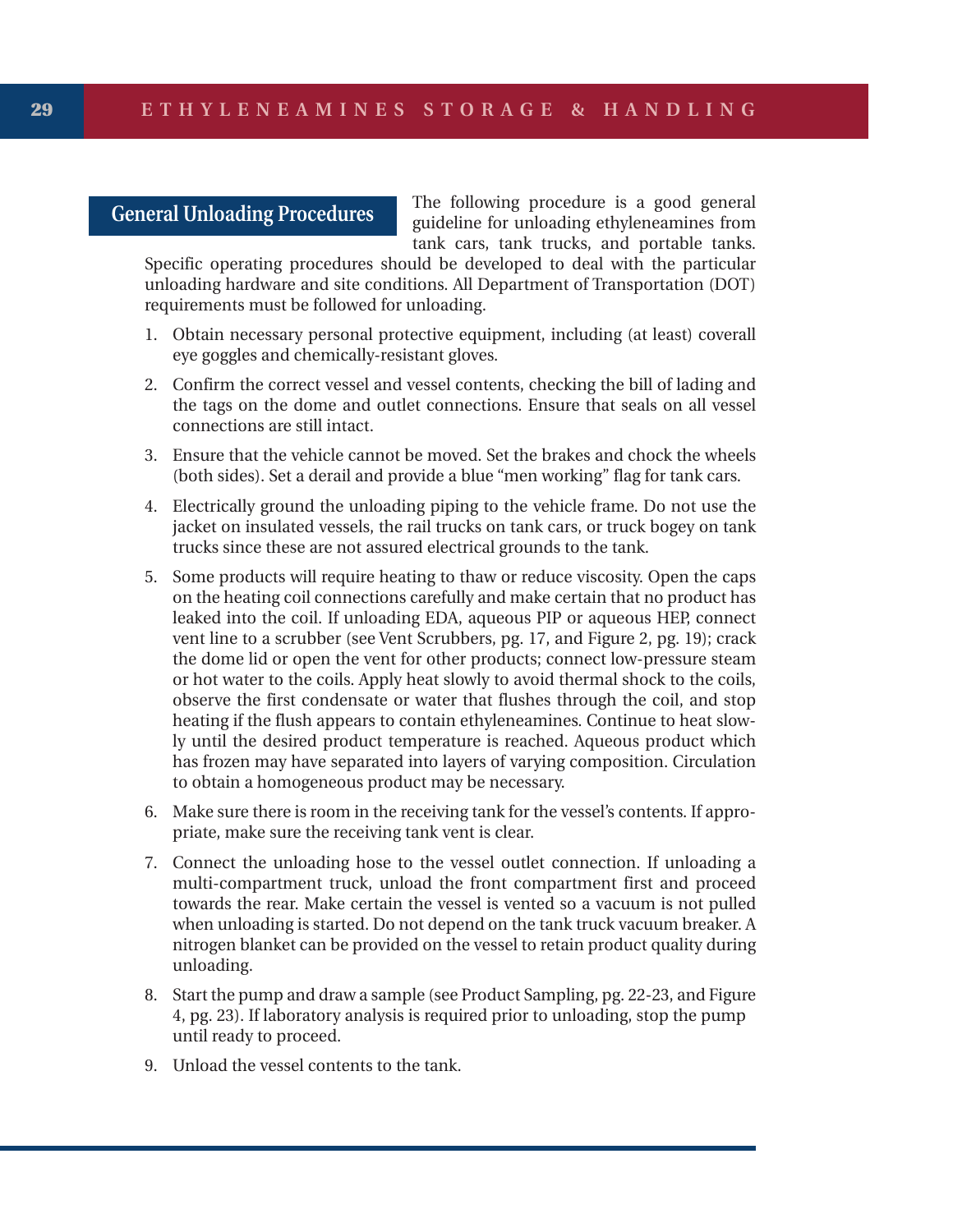- 10. When the vessel is empty, stop the pump. The hoses should be blown dry prior to disconnecting in order to reduce spillage. Close valves on the vessel and disconnect the hoses.
- 11. Prepare the empty vessel for return in accordance with the Department of Transportation regulations.
- 12. Remove chocks and blue flag. Derail and release the vessel.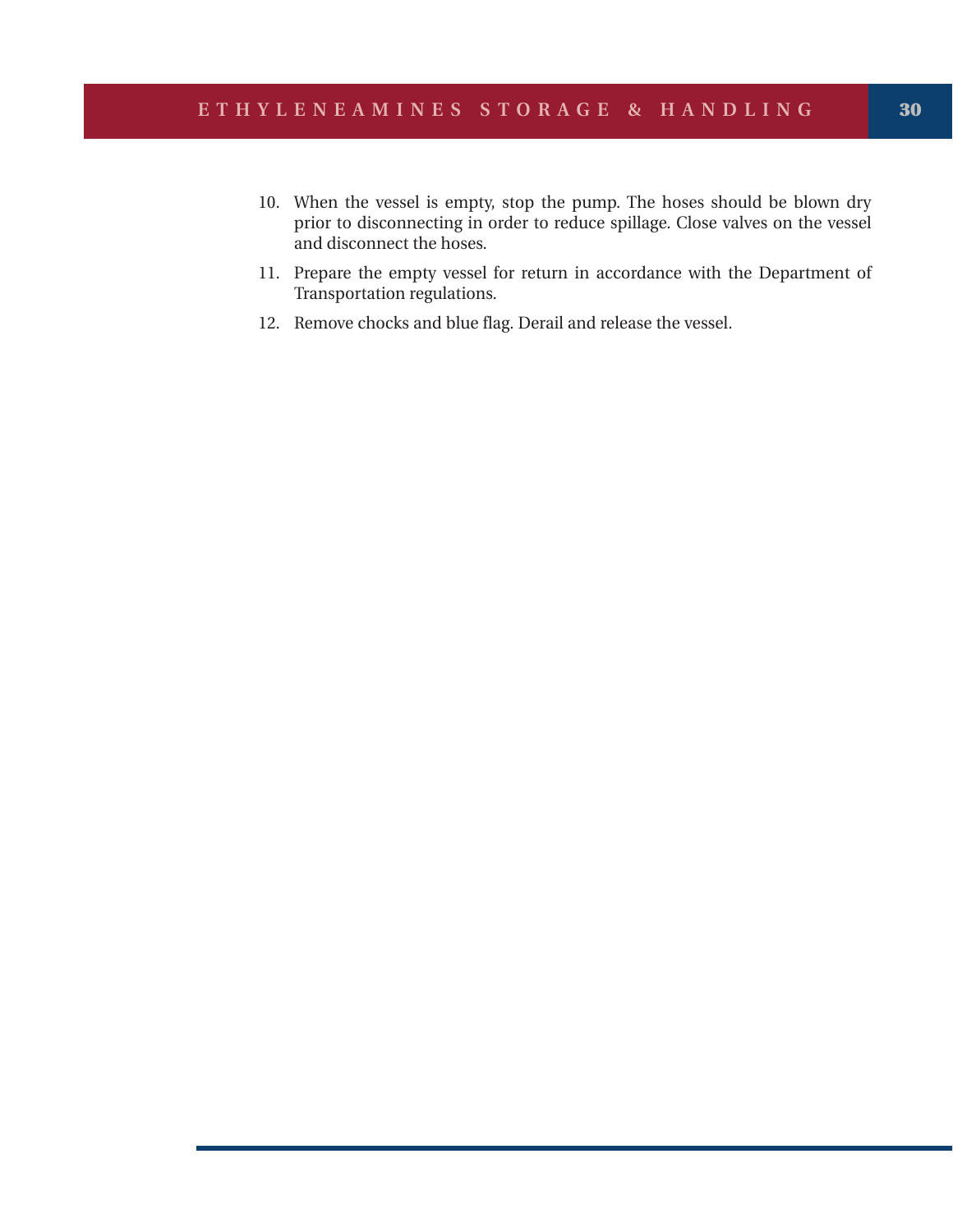# **Product Handling**

**Personal Protective Equipment**

Impervious gloves are required for the safe handling of all ethyleneamines. Consult the Material Safety Data Sheets for more information.

Emergency Eye Bath and Safety Showers should be located near work sites where exposure to the product is likely. These areas would include unloading locations, hose connection switching stations, and near processing equipment, among others. Procedures should require coverall eye goggles and gloves when undertaking operations that could result in a spill or vapor emission, such as breaking a hose connection.

Since we strive to eliminate personnel exposure to ethyleneamines, we utilize wellventilated workplaces and very low emission processes as opposed to accepting situations that require breathing apparatus for employees. Face masks with cannisters are not used by our employees since there is no method of detecting when the absorbent is saturated. Where conditions preclude low vapor concentrations, only full-face, fresh-air-supplied masks are used for employees who must enter the area.

To restrict employee exposure to the product, only closed processing equipment is suitable for ethyleneamine handling. Open vats or tanks are not employed. High ventilation rates and segregation of personnel from the equipment are necessary for container filling operations. Operations such as manually dumping filters should be conducted only after the equipment is well washed with water. As previously mentioned, in order to avoid a pressure buildup, drum thawing must be done only when the drum is vented.

Contaminated gloves and other clothing should be properly disposed of, consistent with local regulations. Such gloves and clothing should not be taken home. Clothes which are reusable should be laundered and stored separately from street clothing.

#### **Industrial Hygiene Air Monitoring**

Dow has developed two methods to be used by qualified Industrial Hygiene personnel for monitoring workplace exposure to ethylenedi-

amine. Both methods collect and detect ethylenediamine and the carbamates formed when ethylenediamine reacts with carbon dioxide in the workplace environment. The methods may also be used to monitor for other ethyleneamines and their carbamates.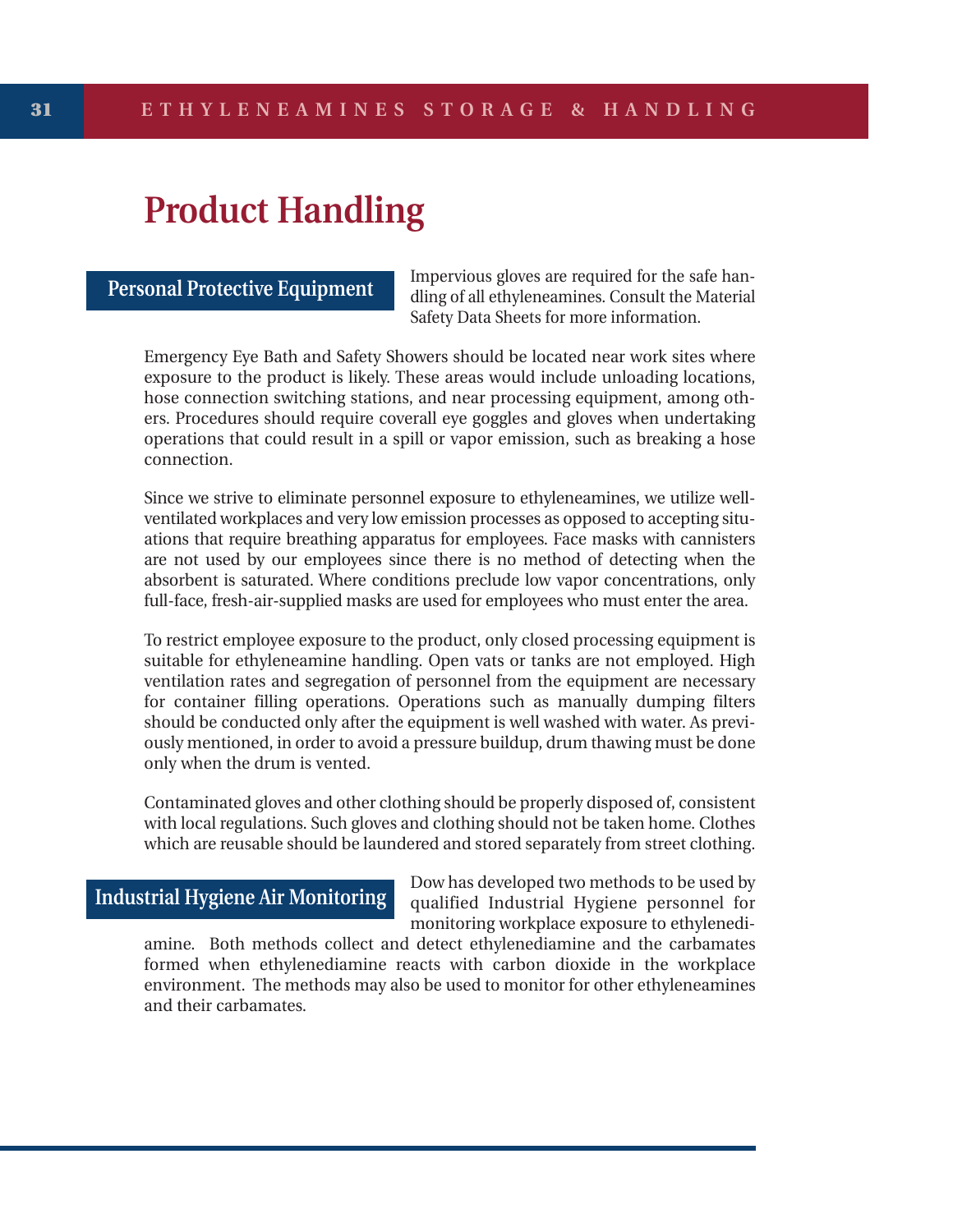## **Firefighting**

For large fires, alcohol-type or all-purpose-type foams should be applied according to the manufacturer's recommended techniques. CO<sub>2</sub> or

dry chemical media should be used for small fires. Do not direct a solid stream of water or foam into hot, burning pools because this may cause splattering and increase fire intensity. When fighting amine fires, use protective clothing, eye protection, and self-contained breathing apparatus.

# **Equipment Cleanup**

Equipment used in ethyleneamine service should be emptied of as much product as possible prior to cleanup. Since the product is

water-soluble, the equipment should then be flushed with water prior to opening to the atmosphere. Introduce water at a low level, so that it overflows at high spots to ensure all equipment areas are well flushed. To avoid the problems associated with hydrates, use warm water (50-60°C) in large quantities for the first flush and do not allow the first flush to stand stagnant. The system should then be drained and flushed a second time. After final draining, the equipment may be carefully opened. Some amines may still be trapped in pockets, so care in disassembly is prudent. Minor residual odors may be removed by steaming equipment (with necessary vacuum relief). All waste water must be disposed of in a manner complying with local and Federal regulations.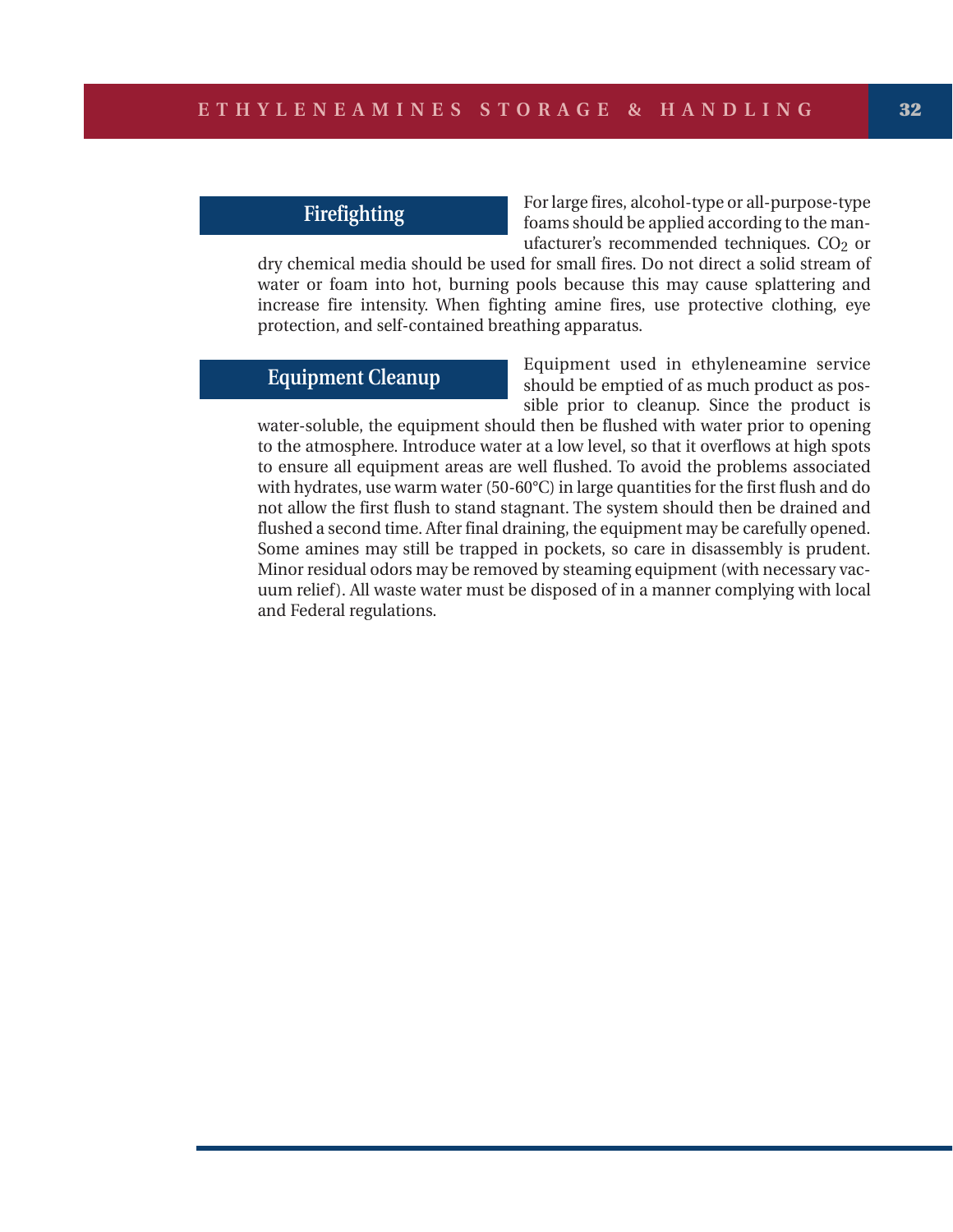# **Environmental Considerations**

Ethyleneamines are water-soluble and may be initially resistant to biodegradation in a biological waste treatment plant. Biological waste treatment facilities can handle significant waste water loadings once they are acclimated to the product. Cyclic ethyleneamines, such as PIP and AEP, and heavy ethyleneamines, such as HPA, are less readily degraded. Sudden loadings to a nonacclimated waste treatment biomass should be avoided.

Ethyleneamines in waste water are likely to react with acidic compounds in the sewer stream, resulting in a more neutral feed to the treatment plant. However, these reactions in the sewer may also produce undesirable odors or create potentially toxic byproducts, such as ammonia, which is a byproduct of ethyleneamine digestion. Therefore, the customer must be careful, and segregation of sewers may be necessary.

Ethyleneamine spills should be dealt with promptly to avoid high vapor concentrations and possible personnel exposures. It is best to flush the spill to a process sewer with copious amounts of water. Alternatively, dry absorbents may be used to soak up most of the spill. The absorbent must be promptly cleaned up and disposed of in a manner consistent with environmental regulations. Disposal of ethyleneamines-saturated absorbents may be controlled by provisions of the Resource Conservation and Recovery Act (RCRA). Prior to disposal check to ascertain what regulations may apply. Under certain conditions, when the used absorbent is exposed to air, thermal degradation of the product may begin, possibly resulting in spontaneous combustion. Consequently, the used absorbent should be put into a container (e.g., an open-top drum) and thoroughly saturated with water before sealing.

Empty ethyleneamine drums should be triple-washed with water, resealed, and all labels should be removed. Drums may then be offered for recycling, reconditioning, or crushing and disposal in accordance with federal and state regulations.

EDA has a high enough vapor pressure to be classified as a Volatile Organic Chemical; hence, it is subject to the U.S. Environmental Protection Agency regulations for equipment design in the Synthetic Organic Chemicals Manufacturing Industry (40CFR Part 60 Subpart VV). Among the specific requirements are:

- ➢ Pump design provisions to minimize seal leakage (e.g., dual seals, canned pumps, magnetic drives, etc.).
- $\triangleright$  Closed sampling systems.
- $\triangleright$  Routine monitoring for leaks for equipment and piping components.

Users of EDA should review the specific regulations as they apply to storage and handling systems to assure legal compliance.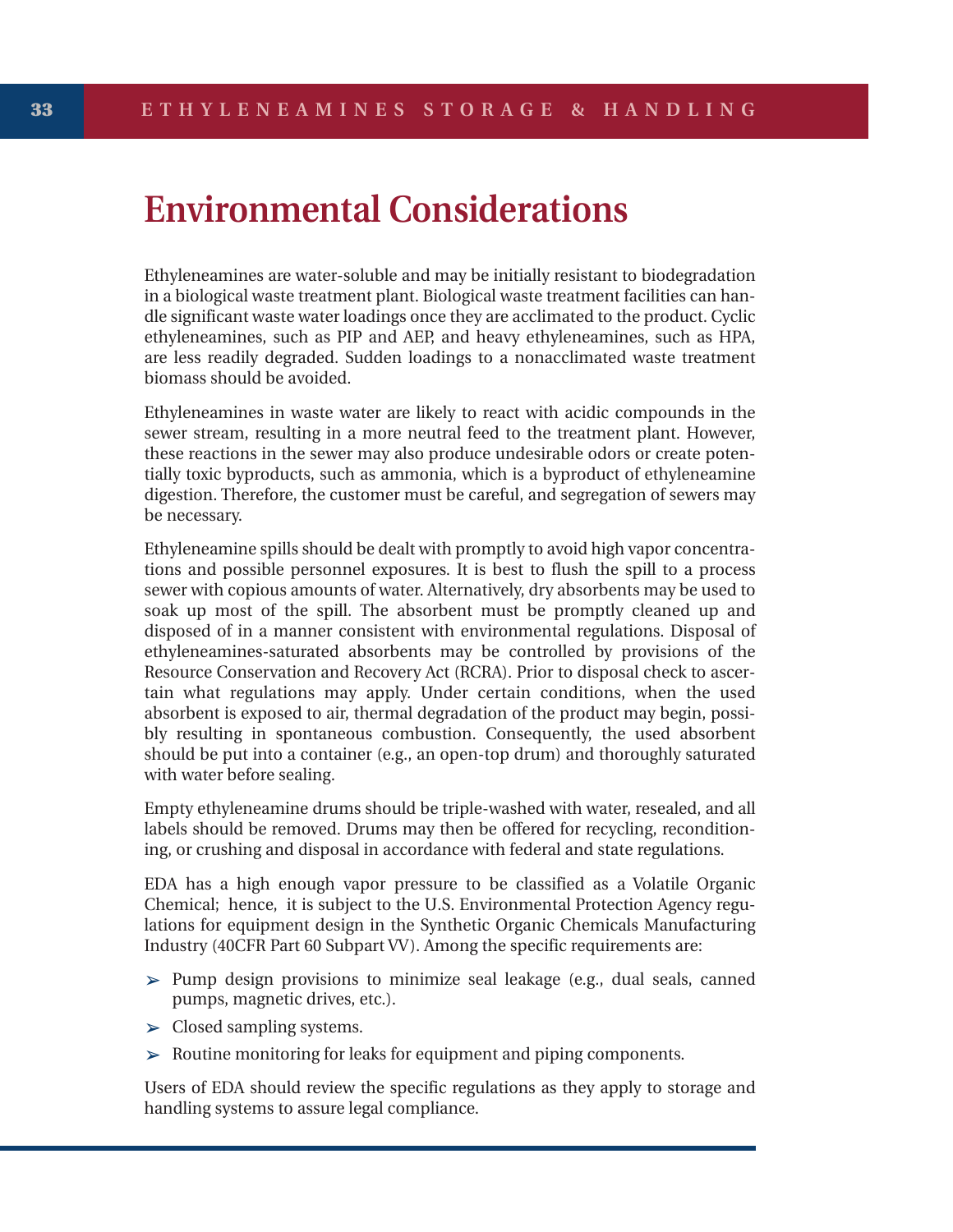# **Product Safety**

When considering the use of any Dow products in a particular application, you should review our latest Material Safety Data Sheets and ensure that the use you intend can be accomplished safely. For Material Safety Data Sheets and other product safety information, contact your Dow representative. Before handling any other products mentioned in the text, you should obtain available product safety information and take necessary steps to ensure safety of use.

No chemical should be used as or in a food, drug, medical device, or cosmetic, or in a product or process in which it may contact a food, drug, medical device, or cosmetic until the user has determined the suitability and legality of the use. Since government regulations and use conditions are subject to change, it is the user's responsibility to determine that this information is appropriate and suitable under current, applicable laws and regulations.

Dow requests that the customer read, understand, and comply with the information contained in this publication and the current Material Safety Data Sheet(s). The customer should furnish the information in this publication to its employees, contractors, and customers, or any other users of the product(s), and request that their customers also comply with this information.